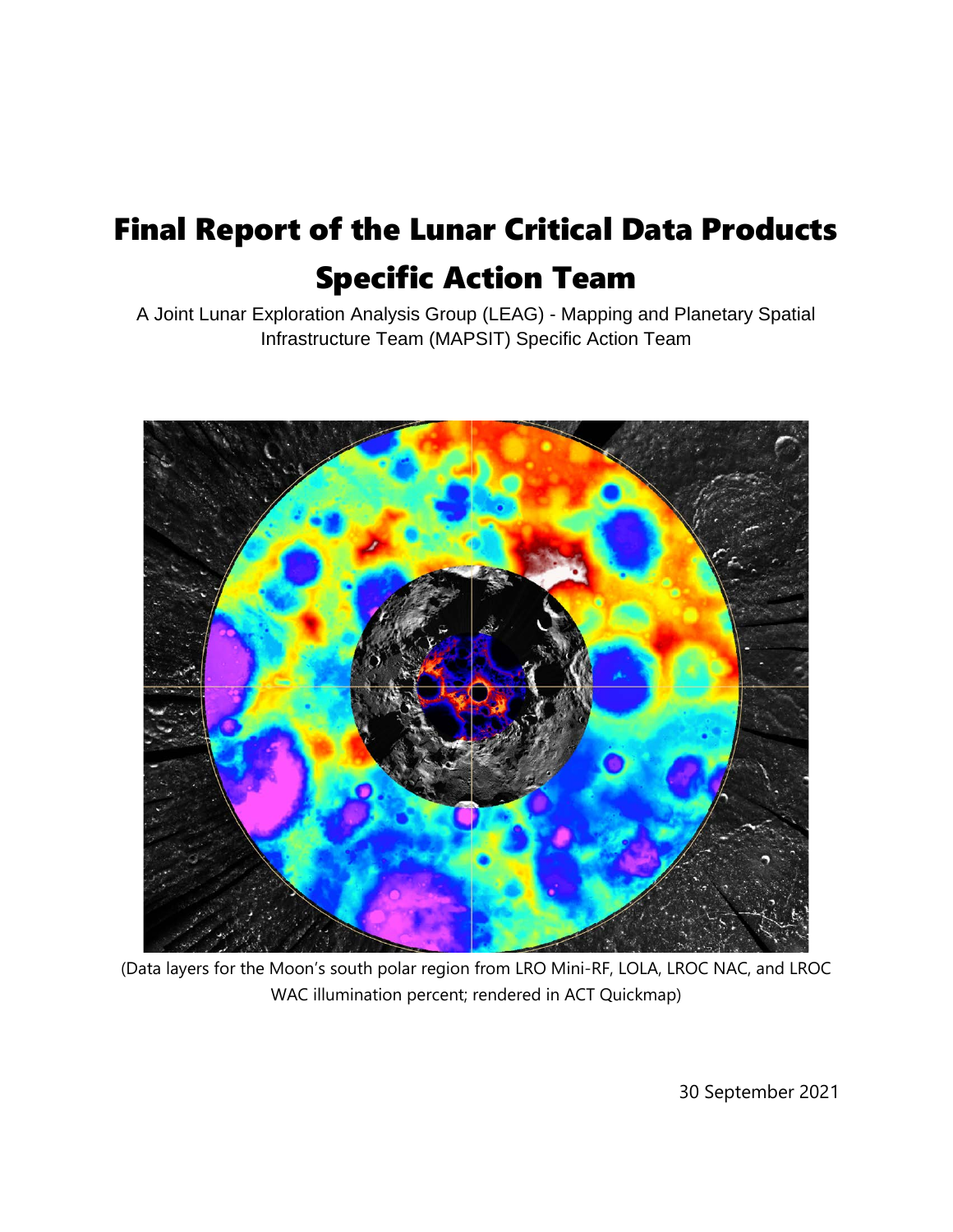## **Contents**

| Summary                            |                                                                               | 2  |
|------------------------------------|-------------------------------------------------------------------------------|----|
| <b>Planetary Data Terminology</b>  |                                                                               | 3  |
|                                    | Artemis III SDT Report Recommendations                                        | 5  |
| <b>LCDP-SAT Terms of Reference</b> |                                                                               | 6  |
| Membership                         |                                                                               | 7  |
| Outcomes                           |                                                                               | 8  |
| 1.                                 | Lunar Coordinate Systems and Frames                                           | 8  |
| 2.                                 | Critical New Foundational Data Products for the South Pole                    | 11 |
| 3.                                 | Critical New Derived Data Products for Near-future Missions to the South Pole | 16 |
| 4.                                 | New Mission-Enabling Data and Products for Further Lunar Exploration          | 21 |
| 5.                                 | Lunar Data and Tools                                                          | 24 |
| 6.                                 | Realize a Lunar Spatial Data Infrastructure (SDI)                             | 27 |
| List of Acronyms                   |                                                                               | 30 |
| References                         |                                                                               | 32 |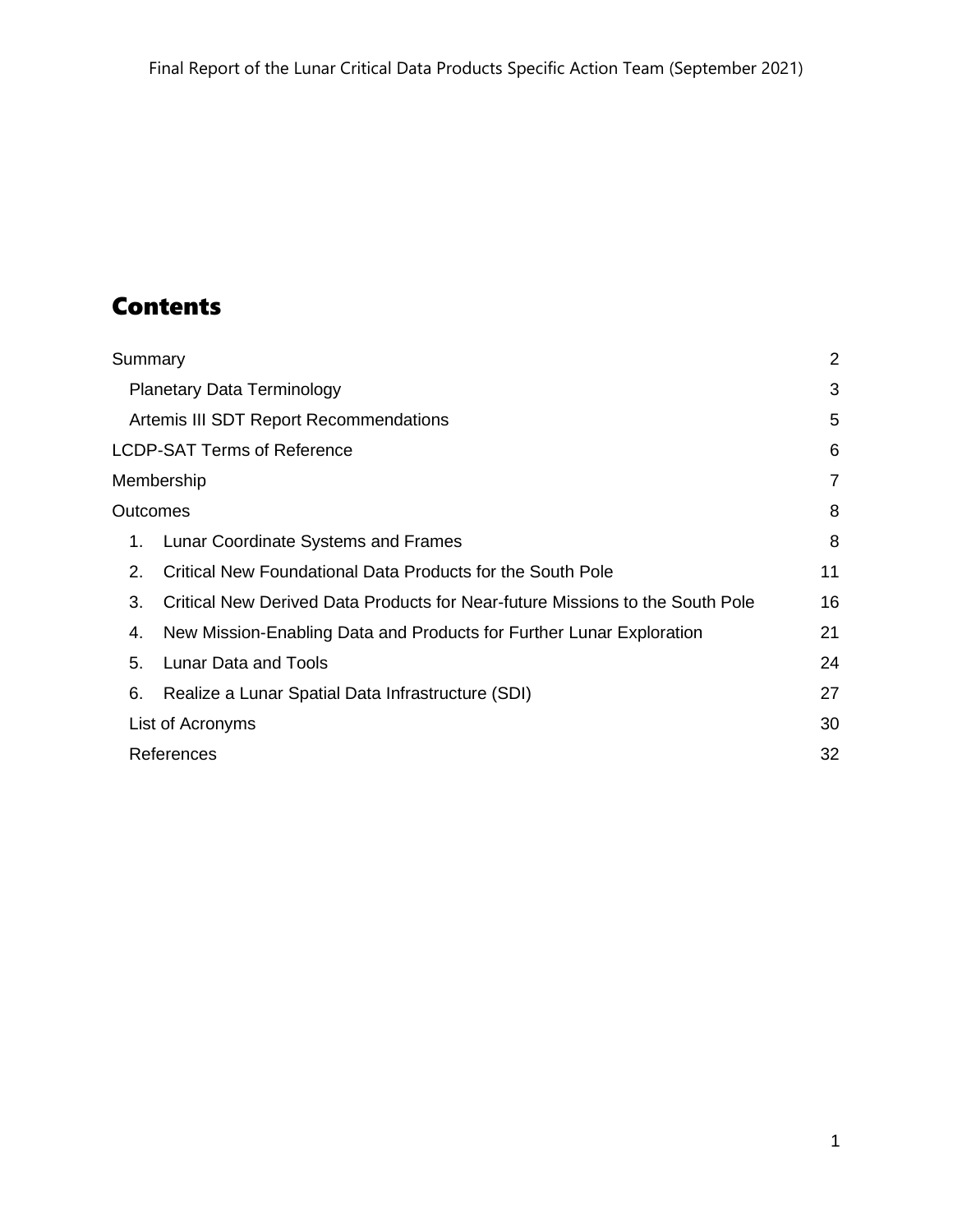## <span id="page-2-0"></span>**Summary**

The success of human and robotic precursor missions to the lunar surface requires the use of lunar datasets from past and current orbital missions. The two analysis groups (AGs) with the relevant domain expertise for planetary cartography and lunar exploration, the Mapping and Planetary Spatial Infrastructure Team (MAPSIT) and the Lunar Exploration Analysis Group (LEAG), were requested and empowered to establish the Lunar Critical Data Products Specific Action Team (LCDP-SAT) by NASA's Science Mission Directorate (SMD) Planetary Science Division (PSD) and Human Exploration Mission Directorate (HEOMD<sup>1</sup>) to respond to several recommendations laid out in the Artemis III Science Definition Team (SDT) report (NASA, 2020a).

The SAT's approach was first to establish an understanding of currently available lunar spatial data (i.e., those that can be placed in a geographic context on a lunar map) and to identify potential critical gaps in those data or their discoverability, accessibility, and useability that could hinder planning for, or affect the safety of, upcoming human and precursor missions to the lunar south polar region. The Artemis III SDT report defined the south polar region as within six degrees of the pole, and this is the area currently planned as the home of the Artemis Base Camp (NASA, 2020a). NASA's Plan for Sustained Lunar Exploration and Development (NASA, [2](#page-2-2)020b<sup>2</sup>) provides a set of six proposed notional surface exploration zones for early Artemis landings that have a high degree of illumination identified in previously published work (Mazarico et al. 2011). Both site 001 and the site informally called Malapert massif (85.8° S, 356.4° E) were previously Project Constellation regions of interest (Gruener and Joosten, 2008), and, thus, they were a focus of data collection by the Lunar Reconnaissance Orbiter (LRO) during the early exploration mission phase. The sites outlined in the NASA Plan for Sustained Lunar Exploration and Development are also accessible by missions staged from the Gateway's planned orbit (Whitley et al., 2018).

The LCDP SAT's goals, as set forth in the terms of reference, stem primarily from the recent Artemis III SDT report (NASA, 2020a) recommendations, but are also influenced

<span id="page-2-1"></span><sup>1</sup> The terms of reference laid out by HEOMD preceded its division into two directorates on September 21, 2021, as the Exploration Systems Development (ESDMD) and the Space Operations (SOMD) mission directorates.

<span id="page-2-2"></span> $<sup>2</sup>$  NASA's plan for sustained lunar exploration and development. Online version at</sup> [https://www.nasa.gov/sites/default/files/atoms/files/a\\_sustained\\_lunar\\_presence\\_nspc\\_report4220final.pd](https://www.nasa.gov/sites/default/files/atoms/files/a_sustained_lunar_presence_nspc_report4220final.pdf) [f.](https://www.nasa.gov/sites/default/files/atoms/files/a_sustained_lunar_presence_nspc_report4220final.pdf)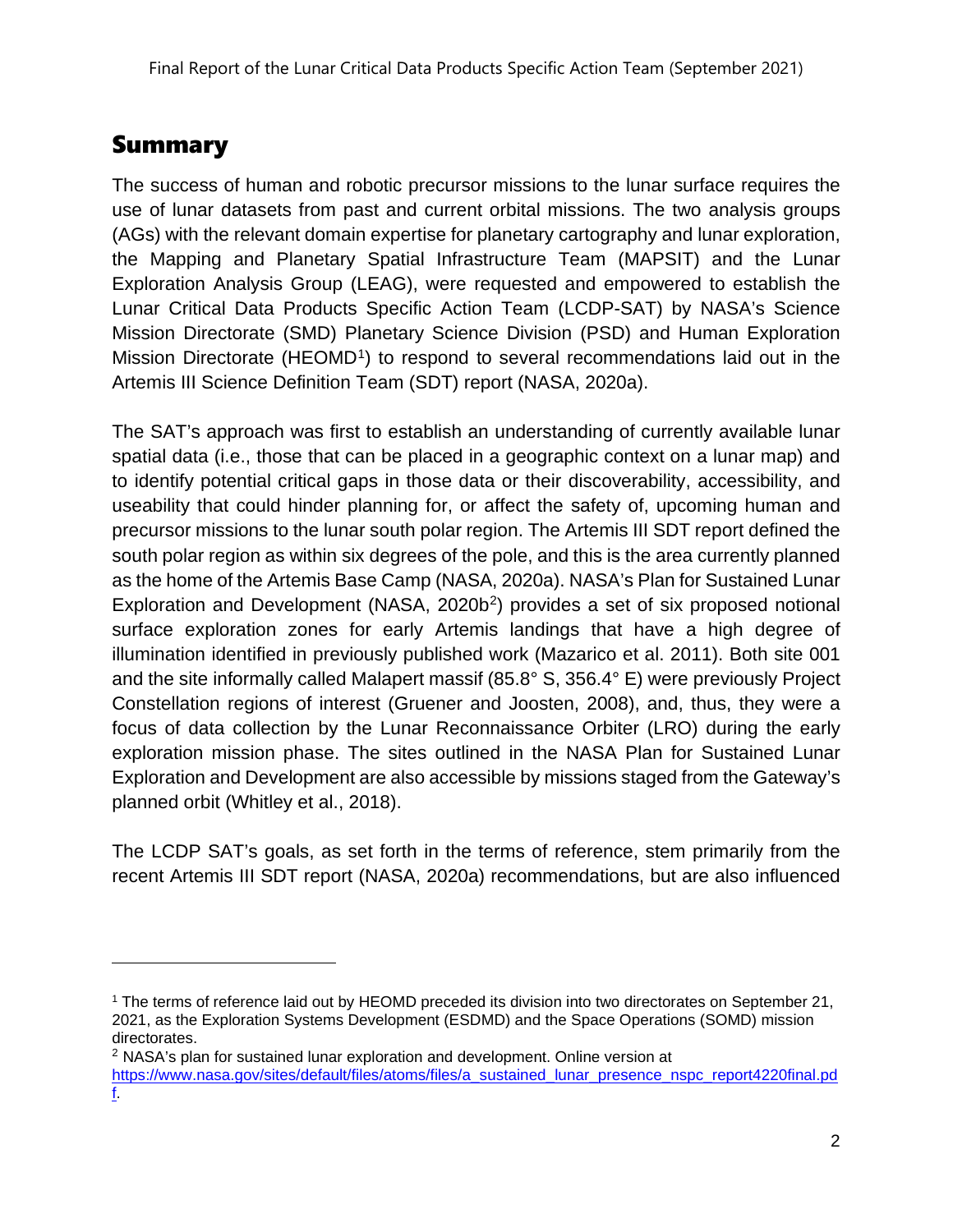by the recent Planetary Data Ecosystem Independent Review Board report (2021[3](#page-3-1)), the Lunar Surface Science Workshop (Session 6) on Foundational Data Products (2020[4\)](#page-3-2), recent community efforts and publications on the management of data over the long-term (e.g., Hare et al., 2021; Laura and Beyer, 2021; Laura et al., 2018), and experience stemming from past and currently active NASA lunar missions and the Commercial Lunar Payload Services (CLPS) program. The LCDP-SAT leverages expertise from the two most relevant AGs: LEAG and MAPSIT; membership was drawn from within the two AGs. Because of the urgency of the requested assessment, the LCDP-SAT activities were carried out virtually over a two-month period from August to September 2021. Additional input was requested from several invited speakers. The broader lunar and data communities were invited to comment on preliminary findings, which were presented at the annual meeting of the LEAG (held virtually 31 August through 2 September 2021). The final report was delivered to NASA on 30 September 2021. Documents from the LCDP-SAT can be found on the MAPSIT website<sup>[5](#page-3-3)</sup>. The high-level goal of this report is to aid NASA in prioritizing resources for the development and planning of upcoming lunar missions, particularly to the south polar region, in an efficient way that will also facilitate future exploration and data preservation and useability.

Successful planning for, and data types identified for, the Moon's upcoming south polar exploration will likely have important linkages to landings elsewhere, and are, in many cases, useful in a broader context. For example, global improvements, methodology, tools, or new data sets created to support south polar landings can be useful for landings at any location across the lunar surface. In this report, we begin with an assessment of the south polar data products most relevant to the near-term landings there. In the later sections, we continue with a broader discussion to include non-polar data as well as the steps that can be useful in framing a lunar planetary spatial data infrastructure (PSDI, or lunar SDI).

## <span id="page-3-0"></span>**Planetary Data Terminology**

In crafting this report, we found it necessary to establish the definitions of certain types of data and their geodetic (or selenodetic) control, generally adopting the terminology

<span id="page-3-1"></span> $3$  An online copy of the 2021 Planetary Data Ecosystem Independent Review Board report can be accessed here: [https://science.nasa.gov/files/science-pink/s3fs](https://science.nasa.gov/files/science-pink/s3fs-public/atoms/files/PDE%20IRB%20Final%20Report.pdf)[public/atoms/files/PDE%20IRB%20Final%20Report.pdf](https://science.nasa.gov/files/science-pink/s3fs-public/atoms/files/PDE%20IRB%20Final%20Report.pdf)

<span id="page-3-2"></span><sup>4</sup> A copy of the 2020 Lunar Surface Science Workshop Session 6 report can be accessed here: [https://lunarscience.arc.nasa.gov/lssw/downloads/Workshop-Report\\_LSSW-Virtual-Session-Six--](https://lunarscience.arc.nasa.gov/lssw/downloads/Workshop-Report_LSSW-Virtual-Session-Six--Foundational-Data-Products.pdf) [Foundational-Data-Products.pdf](https://lunarscience.arc.nasa.gov/lssw/downloads/Workshop-Report_LSSW-Virtual-Session-Six--Foundational-Data-Products.pdf)

<span id="page-3-3"></span><sup>5</sup> <https://www.lpi.usra.edu/mapsit/standup-committees>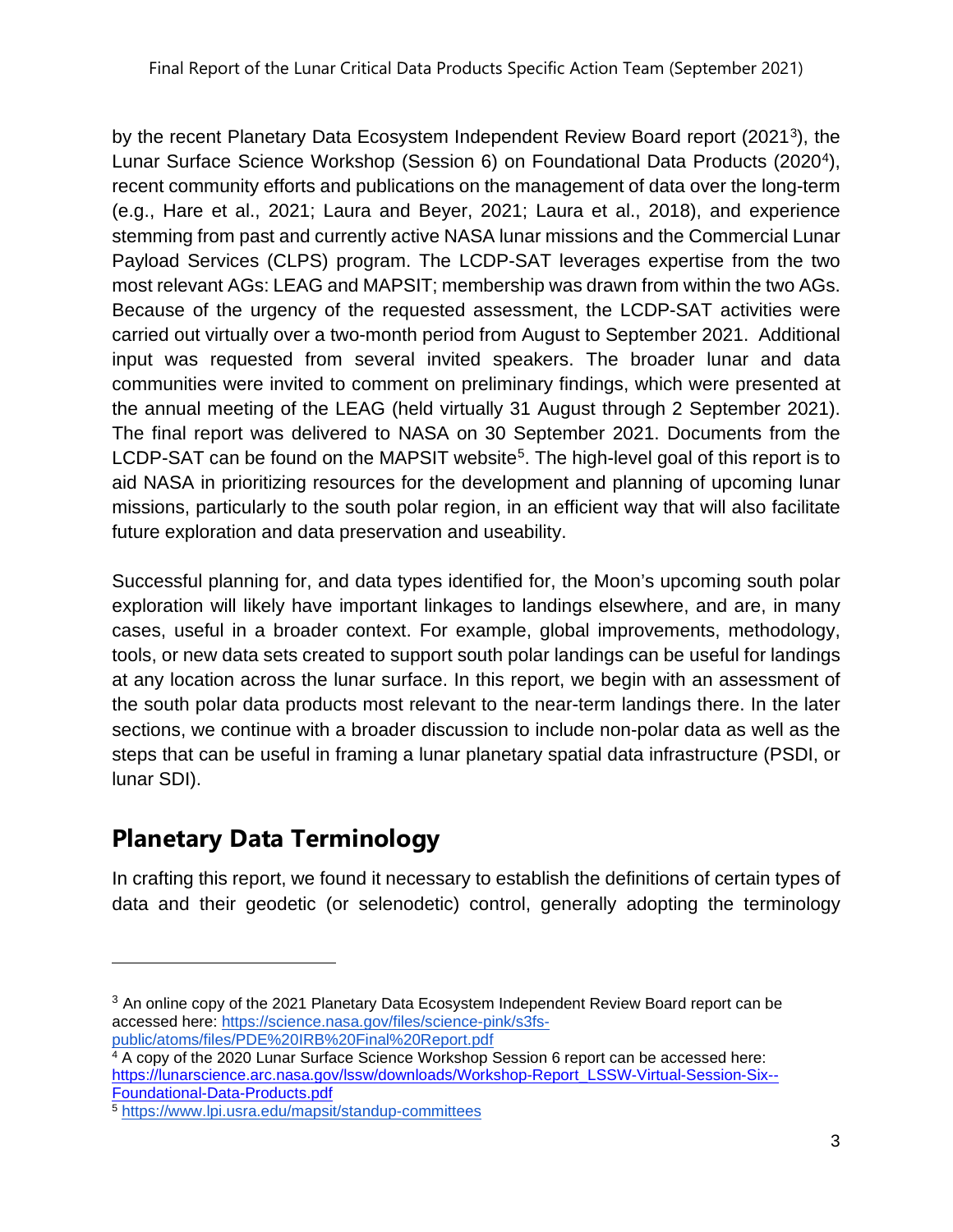described in Laura and Beyer (2021) for **foundational data** and other spatial data products (**framework data**).

A foundational data product is one that has broad relevance to many other spatial data sets and ideally has rigorous spatial error assessment and description available. Put simply, it is a data set that has been rigorously transformed from direct observations into a geospatial product that maintains accurate spatial relationships, preferably with wellquantified uncertainty. Some products currently being used as foundational data have general (e.g., global, or approximate) as opposed to detailed uncertainty information. Foundational data products may be global or cover smaller regions. A foundational data product is tied to a specific reference coordinate system and frame and may also be used to define a coordinate frame.

Although the terms **coordinate system** and **coordinate frame** are often used interchangeably, they have specific meanings. A reference coordinate system is an overall concept, including the physical environment, theory, and conventions forming an idealized model to allow the location of features on a body. A reference coordinate frame is a specific realization of a system; for example, a solution that defines the coordinates of points (usually in spherical coordinates of latitude and longitude or Cartesian *x*-, *y*-, and *z*- coordinates) on a body based on observational data (Kovalevsky and Mueller, 1981).

For the Moon, as explained in more detail below, the mean Earth/polar axis (ME) coordinate system is the current lunar reference coordinate system and the JPL DE 421 lunar orientation ephemeris rotated to the ME system is the currently recommended reference coordinate frame. The ME system inherently defines the direction of north and the equator, and the system usually includes a separate definition for longitude direction. The IAU Working Group on Cartographic Coordinates and Rotational Elements (WGCCRE), for historical reasons, continues to recognize both -180° west to +180° east longitude for the Moon, as well as 0° to 360° east longitude (Archinal et al., 2018), with the latter being used by the LRO mission based on early recommendations of the Lunar Reconnaissance Orbiter Data Working Group (LDWG) and (now dormant) NASA Lunar Geodesy and Cartography Working Group (LDWG and LGCWG, 2008). For the vertical frame in the ME system, a spherical reference surface with radius 1737.4 km is recommended; this surface provides a reference for measuring elevation and for providing a scale for map projection.

Once a foundational dataset is tied to the defining reference frame, it may serve as a proxy for that frame. For example, the Lunar Orbiter Laser Altimeter (LOLA) global Digital Elevation Model (DEM) (Smith et al., 2017) has been created using the JPL DE421 ME frame and provides a topographic surface that other data can in turn be referenced to**.**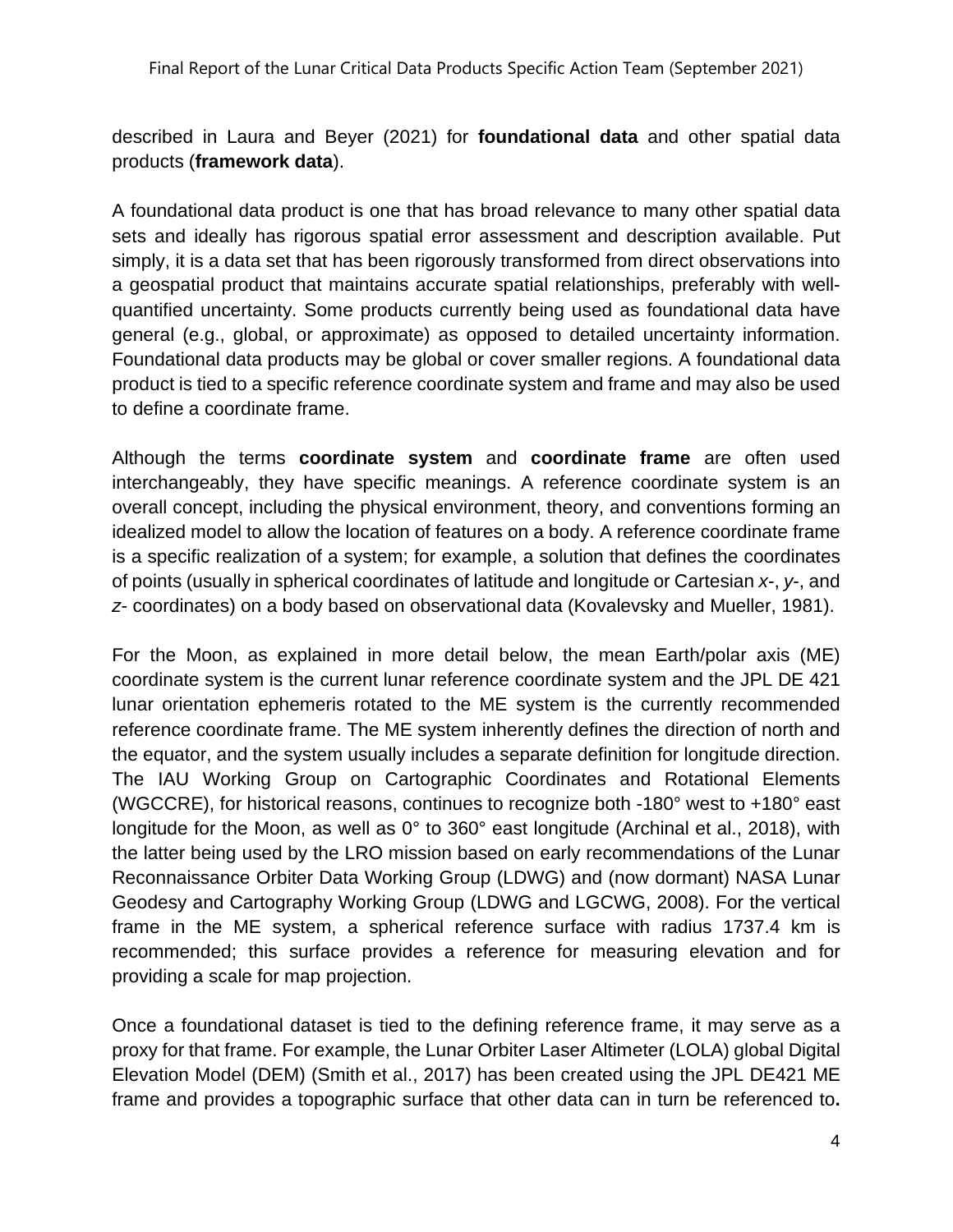The height of this surface is given in separate products from both the center of the Moon and the reference sphere.

Framework data can be transformed, to improve positional accuracy, by controlling (e.g., via a least-squares photogrammetric, radargrammetric, or altimetric solution) to a foundational data product that either is, or has been tied to, a reference frame. The absolute positional uncertainty of a **controlled data product** is tied to the absolute uncertainty associated with the data set referenced as control. A **control network** is a collection of tie points that identify common features between data sets or images that can be used to control different data sets to each other. **Semi-controlled** data are generally products of warping or "rubber-sheet" georeferencing to another data product, which reduces positional errors but is not rigorous. **Uncontrolled** data have not been transformed to minimize positional errors (as an example, uncontrolled image mosaics can have seams, duplicated landforms, and other imprecisions). An **orthographically rectified image (orthoimage)** or image mosaic (orthoimage mosaic) is one that has been controlled using both horizontal and vertical data (*x-, y-,* and *z-* coordinates) and projected into an orthographic map projection for two-dimensional representation. The control for orthoimages that provides the best positional accuracy will be performed to a reference frame using the best available DEM to correct for errors associated with elevation differences, and the absolute spatial accuracy of the controlled product can be welldescribed.

### <span id="page-5-0"></span>**Artemis III SDT Report Recommendations**

The following recommendations, directly from the Artemis III SDT report (NASA, 2020a), guide the goals of the LCDP SAT, and are included here for reference:

*Recommendation 8.2-1: Any needed updates to the standard lunar geodetic coordinate reference frame (e.g., currently used by the Lunar Reconnaissance Orbiter (LRO)) should be identified in 2021, and foundational products should be mapped onto it and/or developed to use it directly. Establishing a standardized coordinate reference frame can significantly improve data reliability and reduce the risk of errors.* 

*Recommendation 8.3-1b: To support the level of accuracy and precision needed for landing and surface operations, new cartographic products, including mosaics and topographic models, for the south pole should be developed using the highest quality data available (e.g., LRO NAC and WAC frames; SELENE/Kaguya Terrain Camera (TC), SELENE/Kaguya Multiband Imager (MI), and Chandrayaan-1 Moon Mineralogy Mapper (M3)) and using the standard (possibly updated) lunar geodetic coordinate reference frame.*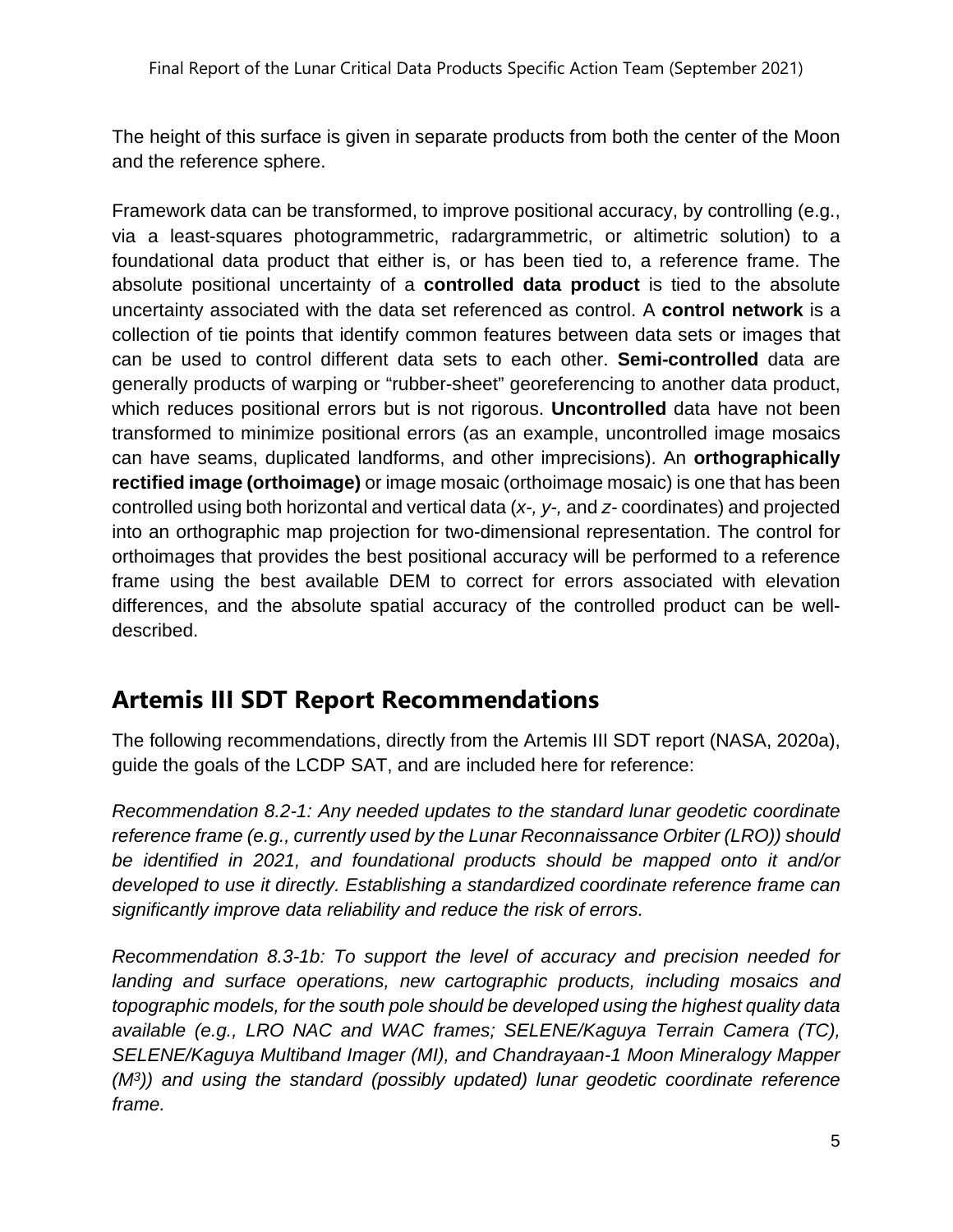*Recommendation 8.3-1c: New derivation of higher-order data products from existing missions should also be supported where needed for Artemis III. For example, it is vital that more detailed geologic mapping of candidate landing sites be accomplished at a scale similar to what was done in preparation for Apollo.* 

*Recommendation 6.5-1b: LEAG and CAPTEM serve an important community role synthesizing community input across diverse stakeholders in the engineering, science, and commercial communities, and should be leveraged as the program continues to promote external community engagement to the fullest practical extent.*

### <span id="page-6-0"></span>LCDP-SAT Terms of Reference

The LCDP-SAT was established by the NASA HEOMD and SMD PSD to engage the LEAG and MAPSIT communities to begin the process of responding to the Artemis III SDT recommendations listed above. The LCDP-SAT was tasked to present non-binding findings to NASA in the form of a final report. Draft findings were due 3 September 2021 and were presented at the Annual LEAG Meeting for open comment. A final report was due 30 September 2021. The LCDP-SAT executed the following functions on a best-effort basis, considering the timeframe in which the upcoming Artemis and commercial activities will occur:

1a. Based on the outcomes of the Artemis III SDT report, summarize the current lunar coordinate reference schema and practices known to be employed by active NASA lunar flight missions.

1b. Assess whether any updates to the standard lunar geodetic coordinate reference frame (e.g., currently used by LRO mission teams) are required or highly desirable to enable near-future a) safe landings on the lunar surface, b) successful surface operations by humans and spacecraft for science, exploration, or economic development, or c) to maximize the science obtained from current and upcoming lunar datasets.

2. The SAT will assess and prioritize what new mission-derived cartographic products, including mosaics and topographic models, for the south pole region (prioritizing proposed Artemis III landing sites) could be developed to facilitate science or exploration using the highest quality data available (e.g., LRO Lunar Reconnaissance Orbiter Camera (LROC) Narrow Angle Camera (NAC) and Wide Angle Camera (WAC) images, SELENE/Kaguya TC and MI, and Chandrayaan-1 M<sup>3</sup>). It is understood that some number of these might need to be created to support early human landed missions and surface operations, robotic precursor missions, as well as early commercial activity on the lunar surface.

3. The team will assess and prioritize which higher-order data products, such as geologic maps or resource availability maps, need to be created to support early human landed missions and surface operations and any robotic precursor missions as well as early commercial activity on the lunar surface near the south pole.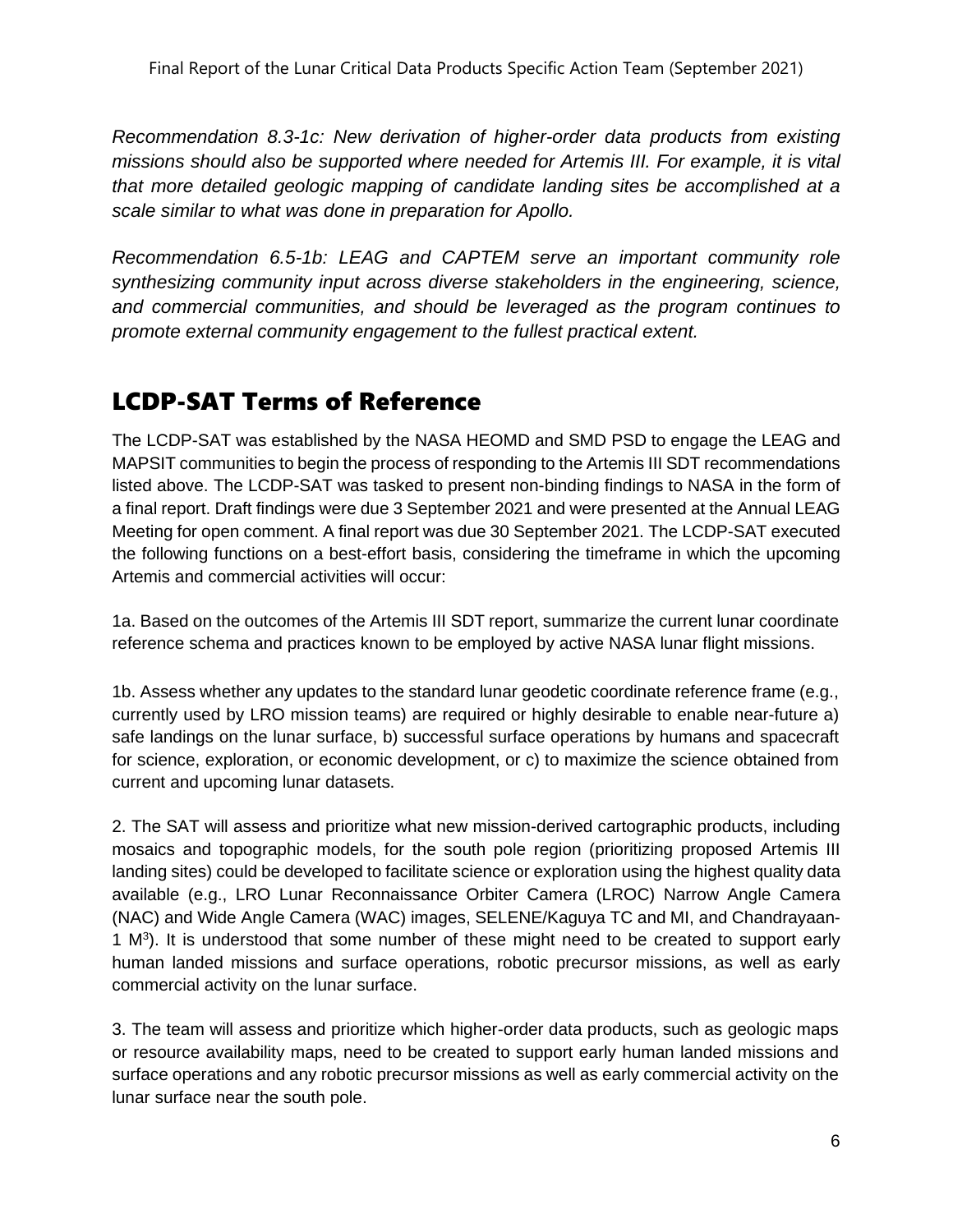Final Report of the Lunar Critical Data Products Specific Action Team (September 2021)

4. Assess, in a general sense, what new mission-enabling data or products (including maps) may be required from existing or future orbital and surface assets within the south pole region and beyond.

5. Assess the general availability and accessibility of lunar data as well as tools to evaluate and analyze data for the science community, the Artemis program, and the general public.

6. While the focus of this activity will be on identifying specific critical data products per the recommendations of the Artemis III SDT, the team is also requested to issue non-binding findings detailing preliminary steps to catalog/register for the discoverability of existing data products; the development of standards and best practices on how to characterize, report, and represent uncertainty and distortion within data; and the longer term considerations of establishing a lunar PSDI (including benefits, maintenance, and evolution).

## <span id="page-7-0"></span>Membership

**Chairs**

- Angela Stickle (Johns Hopkins Applied Physics Laboratory)
- Julie Stopar (Lunar and Planetary Institute/USRA)

#### **Regular Members**

- Brent Archinal (USGS Astrogeology Science Center)
- Maria Banks (NASA Goddard Space Flight Center)
- Ross Beyer (SETI & NASA Ames)
- Lisa Gaddis (Lunar and Planetary Institute/USRA)
- Trent Hare (USGS Astrogeology Science Center)
- José Hurtado (University of Texas at El Paso)
- Samuel Lawrence (NASA Johnson Space Center)
- Myriam Lemelin (Université de Sherbrooke)
- Pete Mouginis-Mark (University of Hawaii)
- Noah Petro (NASA Goddard Space Flight Center)
- Emerson Speyerer (Arizona State University)
- Jean-Pierre Williams (UCLA)
- Kelsey Young (NASA Goddard Space Flight Center)

#### **Ex-officio Members**

- Sarah Noble (NASA HQ)
- Jacob Bleacher (NASA HQ)
- Rebecca McCauley-Rench (NASA HQ)
- Amy Fagan (LEAG chair, Western Carolina University)
- Brad Thomson (MAPSIT chair, University of Tennessee)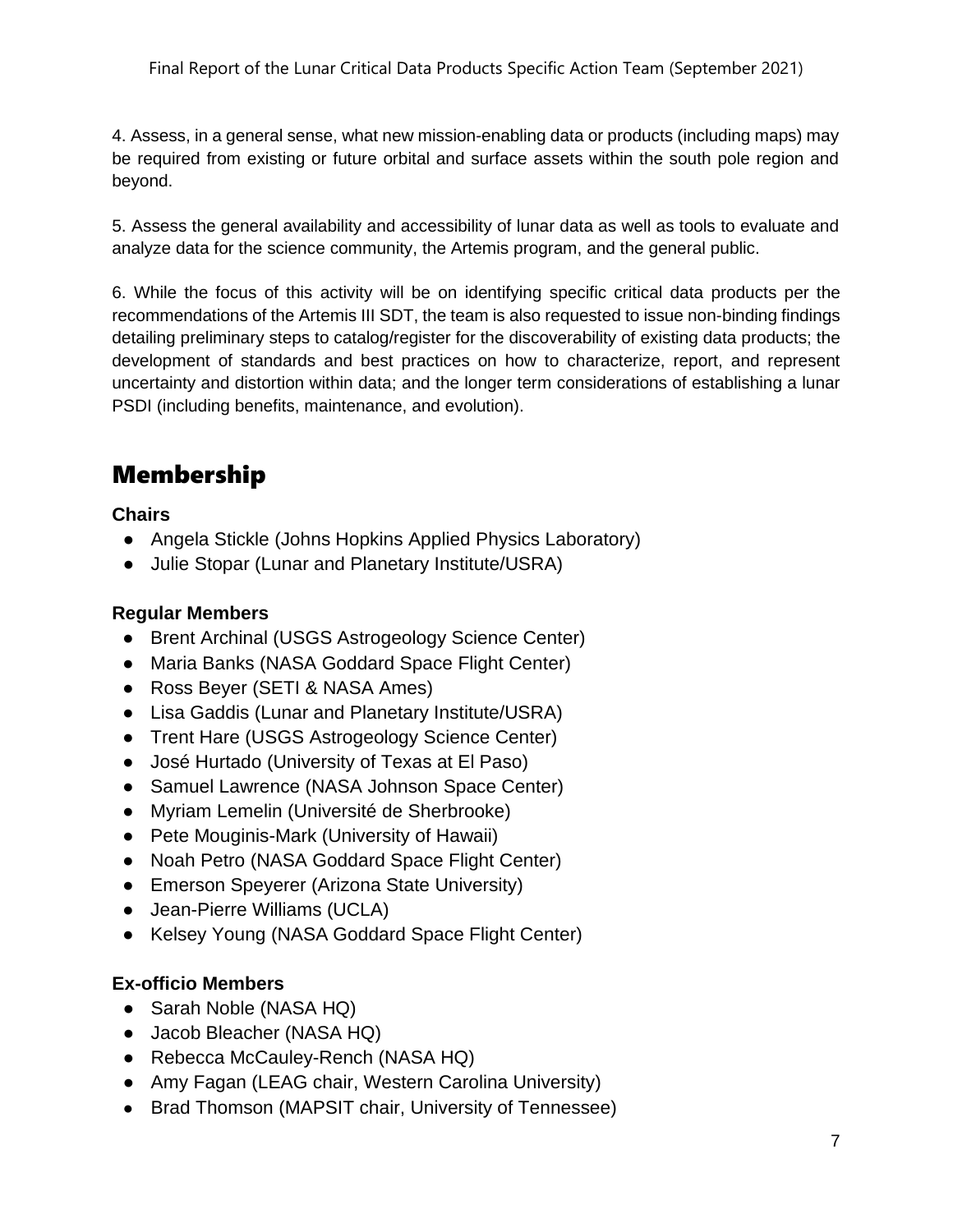### <span id="page-8-0"></span>**Outcomes**

### <span id="page-8-1"></span>**1. Lunar Coordinate Systems and Frames**

*Summarize the current lunar coordinate reference schema and practices known to be employed by active NASA lunar flight missions. Determine if any updates to the standard lunar geodetic coordinate reference frame is required or highly desirable to enable nearfuture landings, surface operations, and maximize science.*

The mean Earth/polar axis (ME) system (sometimes called the mean Earth/mean rotation (MER) system) has been used for centuries as the coordinate reference system for making cartographic products of the Moon (Davies and Colvin, 2000). The 2008 JPL DE 421 ephemeris (Folkner et al., 2008, 2009; Williams et al., 2008), as rotated into the ME system, currently serves as the fundamental horizontal reference frame for the Moon, following LDWG and LGCWG (2008) recommendations, and later IAU WGCCRE (Archinal et al., 2011, 2018). A spherical radius of 1737.4 km has served to define a vertical reference frame since being specified by the IAU WGCCRE in 1989 (Davies et al., 1989). Thus, most – if not all – modern lunar data are based in the ME system and these horizontal and vertical frames.

Not yet addressed by any past or current standards group are recommendations for a lunar geoid. A future lunar standards or lunar spatial data infrastructure group may choose to make recommendations regarding a lunar gravity field that could be used to define a geoid and allow for calculations of equipotential height differences for the Moon. The most recent lunar gravity field model is the GRGM1200B (Goossens et al., 2020), which was produced using data primarily from the Gravity Recovery and Interior Laboratory (GRAIL) mission (Zuber et al., 2013).

### Findings:

- [1] Currently the Lunar Reconnaissance Orbiter (LRO) mission and International Astronomical Union (IAU) standards use the lunar ME system, a 1737.4 km lunar radius, and the 2008 JPL DE 421 ephemeris rotated to the ME system as the lunar coordinate frame.
- [2] Because it would be beneficial to utilize an updated reference frame based on the latest ephemeris, NASA's upcoming missions and data providers should consider adopting the 2021 JPL DE 440 ephemeris rotated to the ME system going forward. A lunar mean Earth/polar axis (ME) coordinate reference system with the **2021 JPL DE 440** ephemeris in that system represents the best available option for upcoming mission planning and data analysis activities.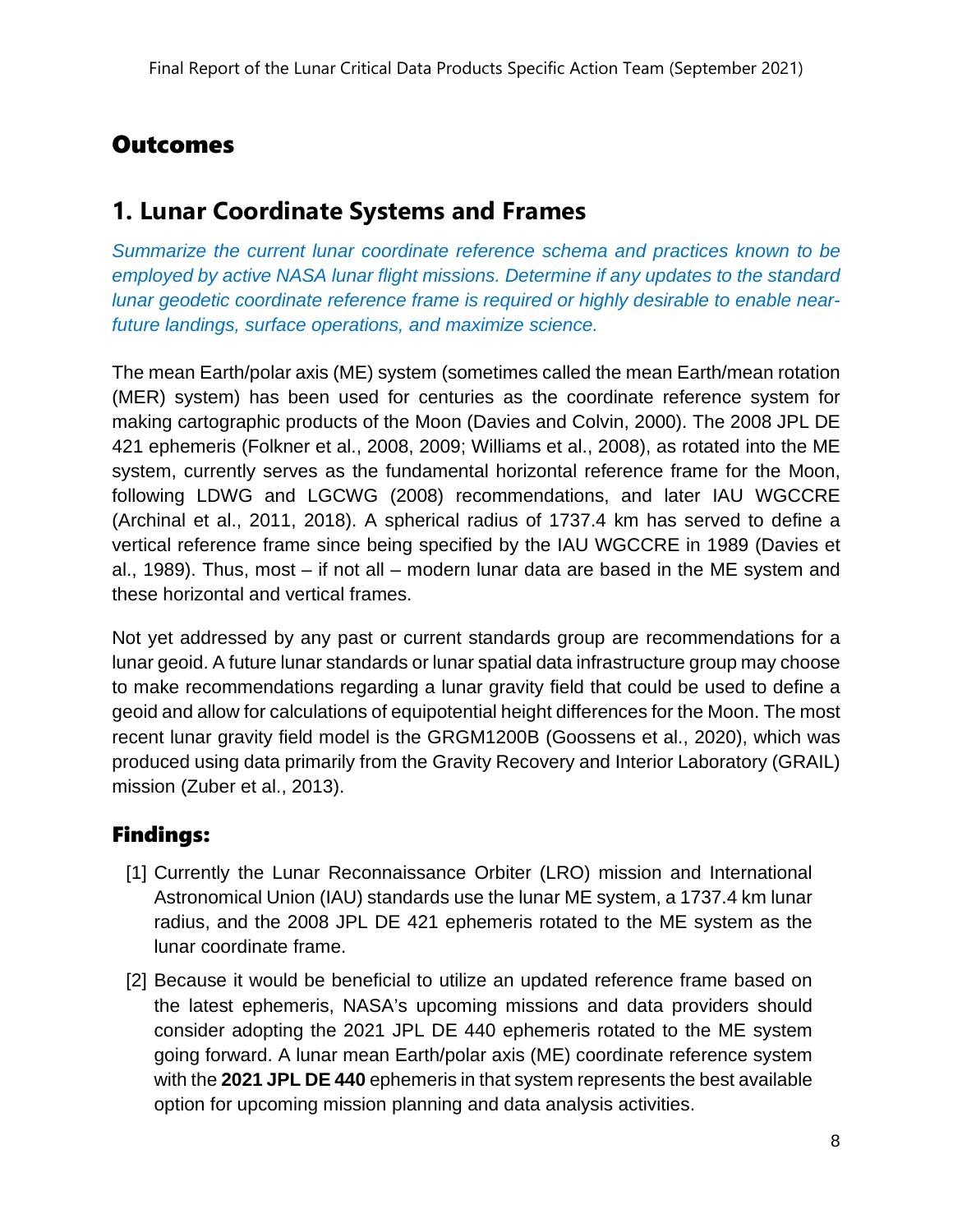- [3] The new 2021 JPL DE 440 ephemeris in the ME system shows differences that are generally less than 1 meter compared with the 2008 coordinate reference frame. Because of the small difference, there is no urgent need to recompute most existing data products.
- [4] To avoid any possible confusion, by standard practice, provenance information including the reference system and frame must be provided with data products.
- [5] Laser ranging (both at new sites and established sites) and new Very Long Baseline Interferometry (VLBI) observations of active radio transmitters on the lunar surface would support the continued improvement of the fundamental lunar reference frame and data tied to it, serve as navigational benchmarks, and aid in fundamental scientific investigations.

### Rationale:

There is a newly available 2021 JPL DE 440 ephemeris and parameters to rotate it into the ME system (Park et al., 2021). Information provided by Ryan Park and Boris Semenov (JPL) indicates that the differences in position in the lunar ME frame using the 2008 JPL DE 421 ephemeris compared to the 2021 JPL DE 440 ephemeris are less than a meter and typically half a meter or less (personal communication to B. Archinal, 2021). This small difference facilitates a practical changeover between use of these ephemerides, allowing older data based on the 2008 JPL DE 421 ephemeris to remain useful without an update, but also allowing new work going forward to be based on the new, more accurate ephemeris.

Thus, in response to *Recommendation 8.2-1* of the Artemis III SDT report, the updated horizontal lunar frame that should be adopted in mission planning and data analysis activities going forward is one based on the 2021 JPL DE 440 ephemeris and rotated to the ME system. However, due to the small difference with respect to the lunar ME frame realization based on the 2008 JPL DE 421 ephemeris, there is no urgent need to recompute existing data already in the current frame. Typically, positional accuracies for the finest scale data products are refined through either photogrammetric or altimetric adjustments. For example, LROC mosaics and DEMs, and gridded LOLA DEMs and associated data products, achieve excellent results using photogrammetric (LROC) or altimetric (LOLA) adjustment processes, and the differences between the *a priori* ephemerides will not have a significant impact on the resultant data product.

The main benefit of adopting the new horizontal frame primarily would be a slight (pixel scale) improvement in *a priori* positioning of higher resolution datasets, such as LROC NAC and the Chandrayaan-2 Orbiter High-Resolution Camera (OHRC) images, as well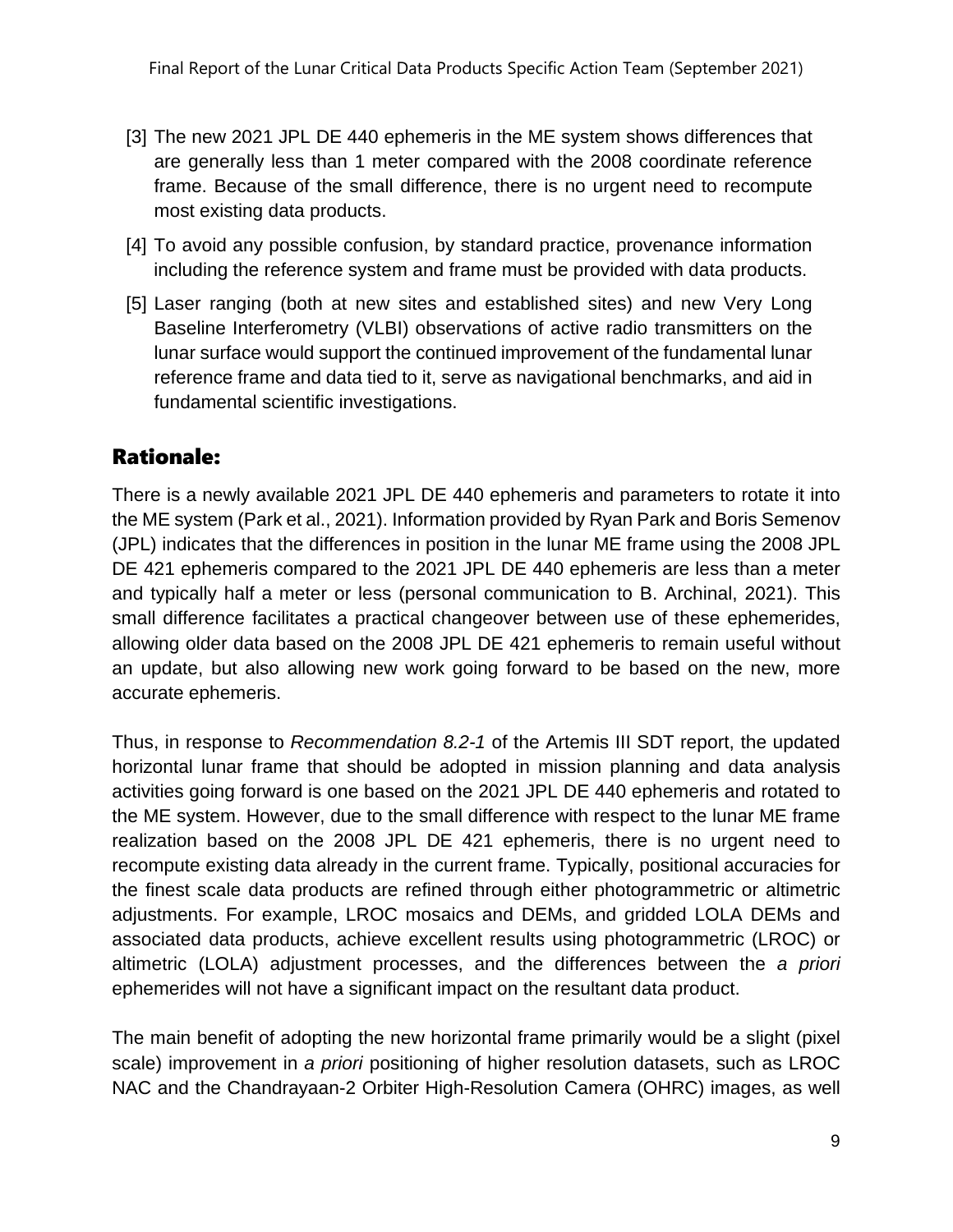as slight improvement in the *a priori* positions of LOLA laser shots. Although the current primary limitation on *a priori* positioning of such products is spacecraft pointing and, to a lesser extent, spacecraft positioning information, the improvement in the knowledge of the lunar frame (orientation) should be systematically beneficial when considering measurements and positioning at the sub-meter level. It will also prepare for the possible, if not likely, future adoption of the new horizontal frame by others outside of NASA, including independent investigators, other U.S. government agencies such as the National Geospatial-Intelligence Agency, international instrument teams and missions, and the IAU WGCCRE.

One possible disadvantage in adopting the new horizontal reference frame is that there may be confusion when comparing between datasets, particularly those of high resolution, prepared with different references. Thus, by standard practice, it is critical that provenance information including the reference system and frames be provided with data products. It is crucial that data product developers provide adequate provenance information to permit the successful use of geospatial data and to allow data users to be aware of the aspects and potential uncertainties associated with a product before it is used. Provenance information should include the methods of geodetic control, reference system and frames, and method of topographic rectification. While the overall differences between data referenced to the old and new frames will be less than one meter, uncontrolled (unadjusted) mosaic products with a higher resolution than this may show differences.

The Artemis III SDT report (NASA, 2020a) recognizes the importance of lunar laser ranging (LLR; Mueller et al., 2019) for investigations of the Moon's interior structure and the existence of an inner core (SDT Goals 1a, 1b) and for tests of general relativity (SDT Goal 5a). LLR and VLBI (e.g., S/X-band) (Slade et al., 1977) observations of appropriate radio transmitters on landers or rovers are also needed to support the continued improvement of the fundamental lunar reference frame and to monitor changes in the Moon's orientation, as well as the SDT recommended tasks of solving for parameters regarding the interior structure of the Moon and general relativity. Such observations can be used to tie high-resolution image and lidar data to the lunar reference frame, by locating the retroreflectors or radio beacons in the data (Archinal et al., 2010). Such surface targets could be used as benchmarks for orbital or surface optical or radio navigation services. For LLR, retroreflectors can be constructed at relatively low cost compared to other science instruments, can be observed passively, and observations can be continued in the far future, with the Apollo 11 retroreflector array still being usable more than five decades after its deployment.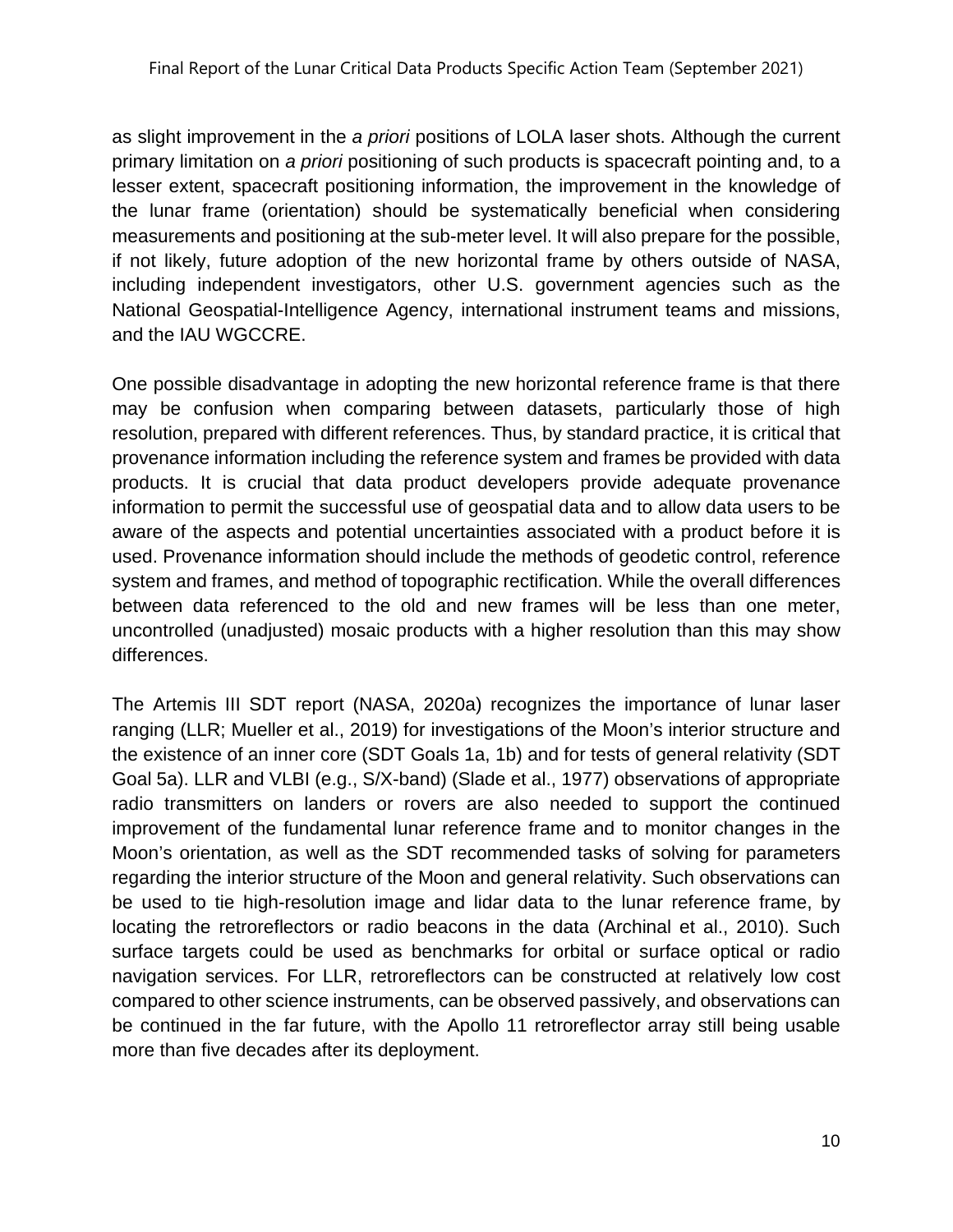The LLR and VLBI observations serve as orthogonally independent data sets (providing range and angular information respectively), and the VLBI observations can additionally provide a direct connection between the lunar reference frame and the (quasar radio source based) International Celestial Reference Frame 3 (ICRF3; Charlot et al., 2020). Therefore, it is important to continue the collection of LRR data from terrestrial stations, and to deploy new retroreflectors on the lunar surface and collect data from them as well, both from the Earth or orbiting spacecraft. It will also be necessary to continue to support operation of terrestrial stations and the processing of LLR and VLBI data. Our findings here agree with the Artemis III SDT report *Recommendation 6.2.4-1b* about the use of LLR for geodetic monitoring of the Artemis III site, and the use of interferometry to "complement the laser ranging technique" (SDT Section 6.2.1).

## <span id="page-11-0"></span>**2. Critical New Foundational Data Products for the South Pole**

*Assess and prioritize any new mission-derived cartographic products, including mosaics and topographic models, that could be developed for the south pole region using the best currently available data.*

There are several types of possible **foundational data products**, including coordinate reference frames, elevation data or topography, and orthographically rectified images (or orthoimages), any of which have a rigorous spatial error assessment (Archinal et al., 2018; Laura and Beyer, 2021). Foundational data products form the basis for mission planning, reconnaissance, and *in situ* mapping, landing, and surface operations. Other geospatial data (i.e., **framework data products**) and image mosaics are controlled by registering their data to a foundational topographic data product, which in turn is referenced against a foundational reference frame. Here we focus on the most essential inputs used in mission planning for the lunar south polar region, specifically elevation or topographic data and reference image mosaics derived from best-available data (e.g., those with the densest elevation points, least uncertainty, or highest spatial resolution). (The many other existing and possible framework data products and derived higher-order products are discussed later in task 3).

#### Findings:

[6] It is crucial that foundational (and other) data products are paired with adequate metadata and description, including provenance and an assessment of potential sources of uncertainty and error, to permit their successful use and to allow users to be aware of these aspects. Provenance information should include the methods of geodetic control, reference system and frames, method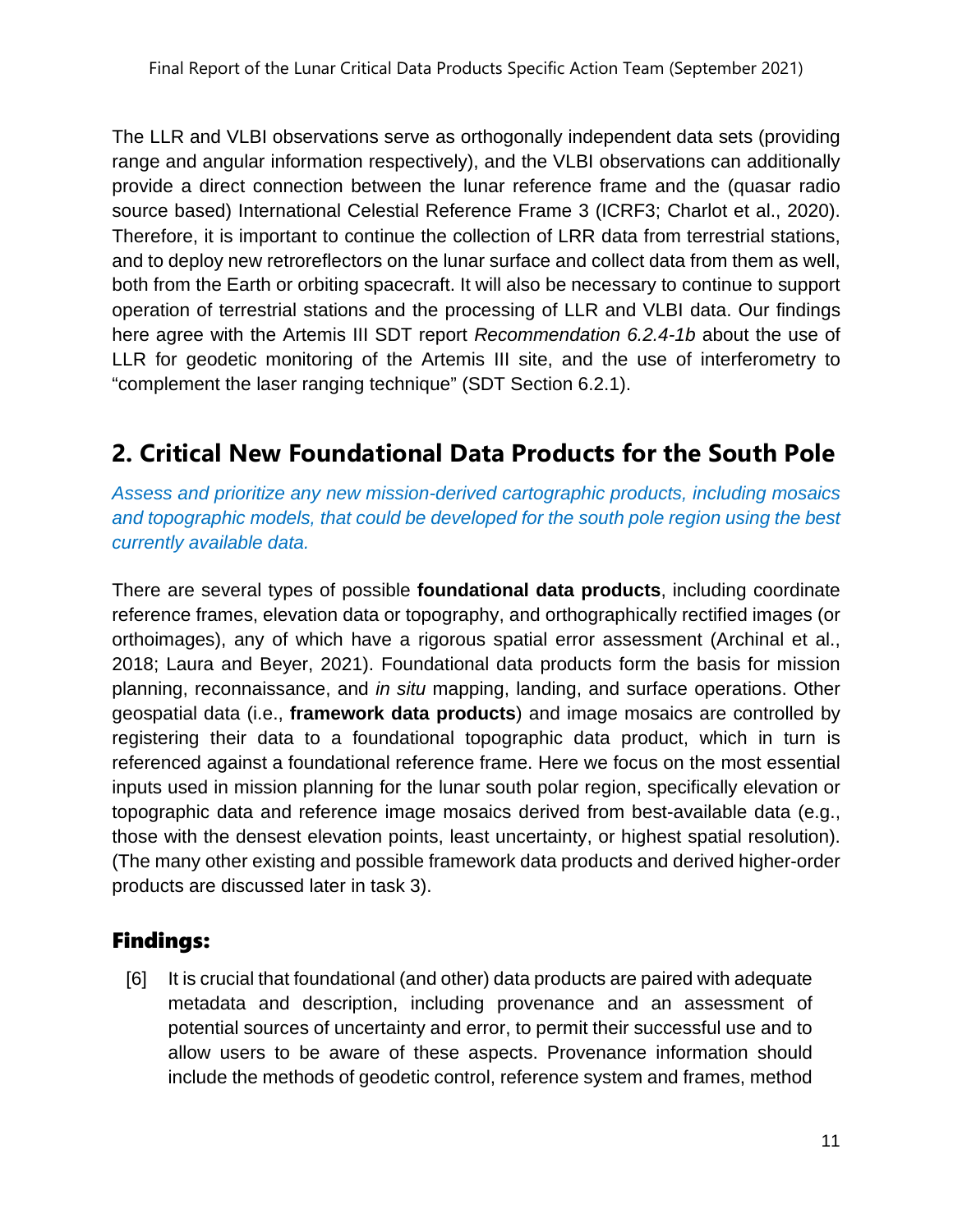of topographic rectification, and methods of radiometric and cartographic processing (including any resampling or interpolation).

- [7] The generation of additional high-spatial resolution topographic products (e.g., 1-m Shape-from-Shading (SfS, also known as photoclinometry), 2- to 5-m LROC NAC DEMs, and 5-m LOLA DEMs) at high-priority locations where they do not already exist would be highly beneficial to ongoing planning efforts and science analyses.
- [8] Of higher near-term priority are release of image mosaics with the best available resolution, for example the 2048 pixels/degree Mini-RF south pole mosaics (awaiting release to NASA's Planetary Data System or PDS) and development of new, controlled LROC NAC mosaics (1 m/pixel or bestavailable resolution).
- [9] New, consistently controlled, high- to moderate-spatial resolution reference image mosaics and topography (e.g., international datasets like SELENE/Kaguya TC, Chang'E 2 CCD Camera, and Chandrayaan-2 Terrain Mapping Camera-2 or TMC-2) might also be beneficial but are of lower priority for landing site evaluations.
- [10] Upcoming missions should agree on best practices for control and mosaicking, and standardize data formats to facilitate data interoperability.
- [11] If resources are available, it would be beneficial to produce longer-term efforts to produce globally controlled foundational products, from both new and older data sets, using the most recent or agreed-upon reference frame, which would reduce processing time, provide additional references for controlled data products, and improve analyses overall for upcoming studies and facilitate planning for future landed missions. It is understood these products would likely not be available for near-term landings.

### Rationale:

Foundational elevation data and reference image mosaics are necessary to select landing sites, characterize them in detail, and plan surface activities. As foundational data products, they might be controlled to either a global reference or to a local or regional reference for specific purposes. To support the accuracy and precision needed for upcoming landings, and in keeping with the Artemis III SDT *Recommendation 8.3-1b*, new mosaics and topographic foundational data products should be developed for the lunar south pole and other high-priority locations using the standard (i.e., slightly updated) lunar reference frame and, whenever possible, controlled to an agreed-upon foundational topographic data product.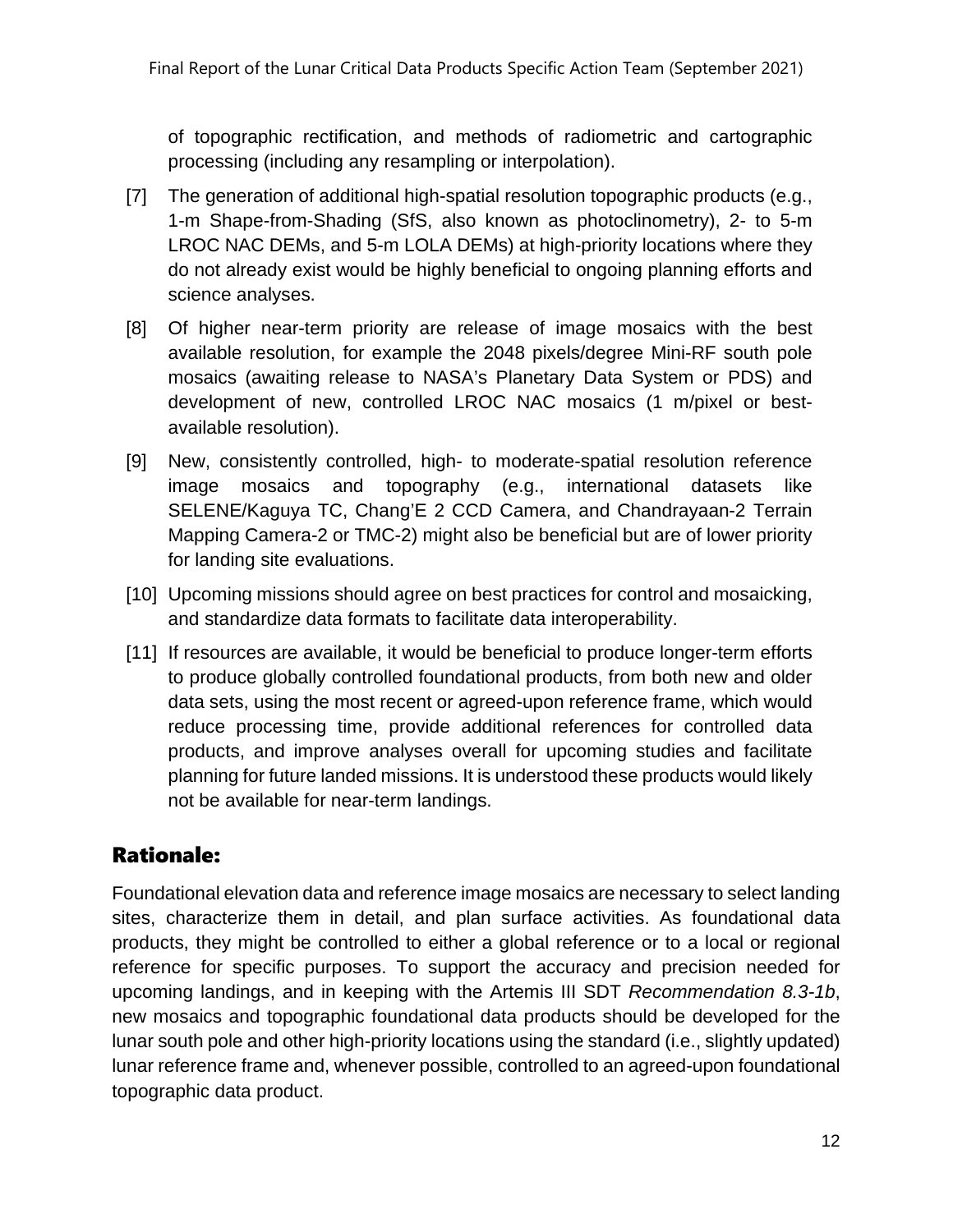Controlling image mosaics reduces seams and dislocations between images. One of the more widely used global image mosaics is the LROC WAC morphologic product (Wagner et al., 2015); several other WAC mosaics are also available in the NASA PDS for the globe as well as the south pole. The WAC mosaics are often used as a reference, or positional control, for other LRO products. Due to careful calibration and the use of refined LRO spacecraft position and orientation data, they are likely accurately located to better than the pixel (100-m) level but have not been fully controlled to a foundational topographic product.

There are several existing global foundational topographic products to use as control for data; the global LRO LOLA DEM (Smith et al., 2017) and the global SLDEM2015 (Barker et al., 2016) are the more recent, and both are sampled to 512 pixels per degree (~60 m/pixel at the equator). Examples of existing high-resolution topographic products are detailed below; however, additional products of these types are still needed for many possible high-priority areas in both the near-future and longer-term. Meter-scale products are particularly important as they would improve knowledge of topography at scales needed for extravehicular activities (EVAs) and traverses. If rigorously produced, highresolution topographic products can also serve as foundational data products, and precise control for other data sets, as well as for landings and site evaluations.

The LOLA (Smith et al., 2010; Smith et al., 2017) is a laser ranging system that provides precise lunar topographic measurements. Individual tracks of LOLA observations provide 25-m spacing with a five-shot laser pattern projected onto the lunar surface. Gridded products are interpolated between these tracks. These are available as LOLA gridded data records (GDRs) via the PDS and are foundational topographic data (i.e., DEMs) for the Moon's poles. Besides global products, there are products with 20-m grid spacing for both poles within 10° of the poles, 10-m grid spacing within 5° of the poles, and 5-m grid spacing within 2.5° of the poles. There are several local and regional south pole LOLA DEMs with improved accuracy and pixel scales of 5 m/pixel (Barker et al., 2021). The Barker et al. (2021) method improves upon the original 5-m LOLA products by including fewer outliers and better error characteristics. While representing some of the best available topographic data, users should be aware of the pixel interpolation.

LROC NAC images with appropriate stereo viewing geometry can be used to create terrain models with pixel scales down to 2- or 5-m, depending on the characteristics of the individual images (Henriksen et al., 2017). LRO's orbit has changed over the lifetime of the mission, and the orbit is drifting slowly from the poles, making collection of new high-resolution stereo image data more difficult over the polar regions. Additional options might be investigated to make further use of older images with stereogrammetry as well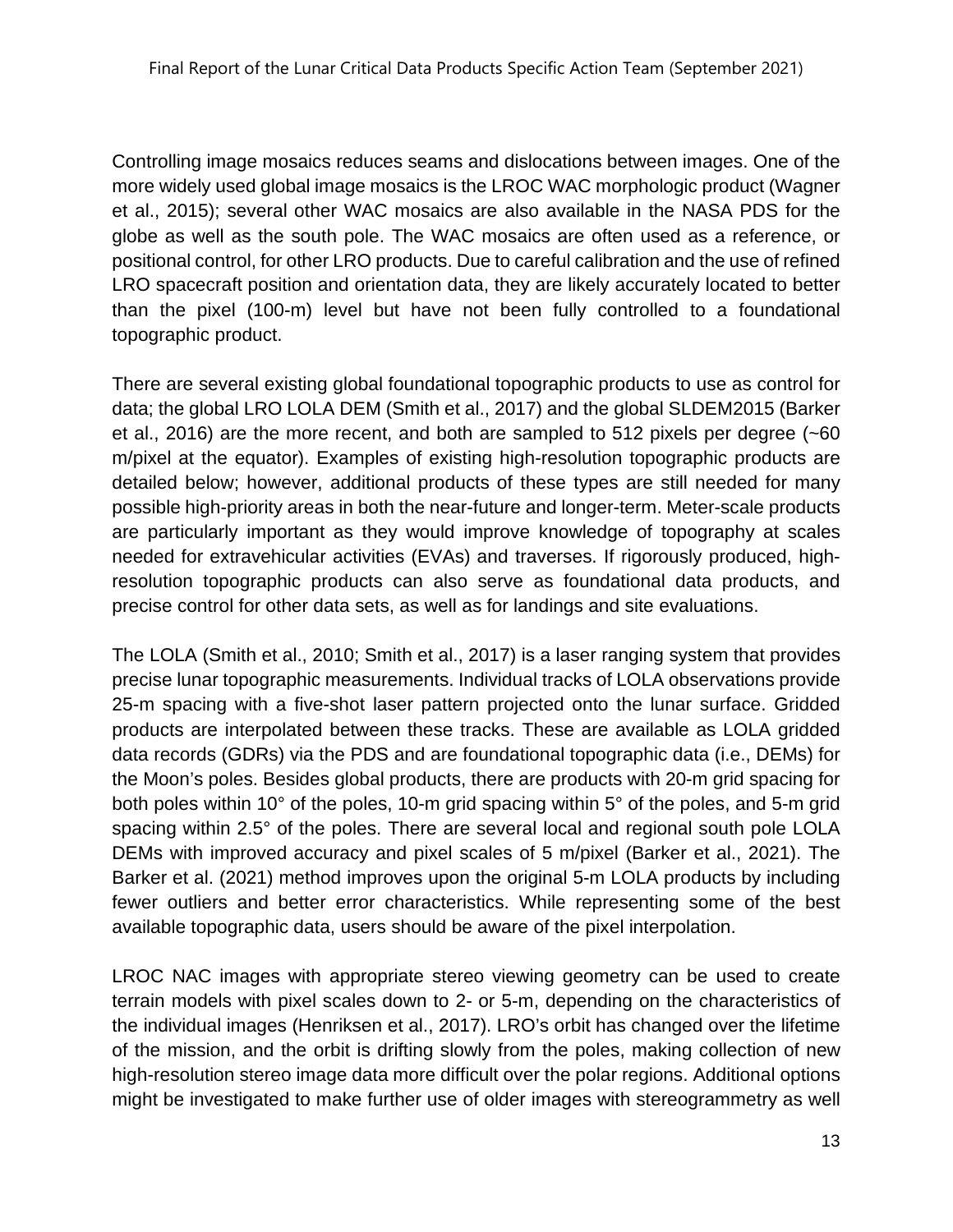as for acquiring new stereo images. For example, new NAC images might potentially be used to produce DEMs with 15-m, or coarser, scales.

Photoclinometry or SfS terrain models can be created from a much broader set of images than strict pairwise stereogrammetry (see Alexandrov and Beyer, 2018, for a review). This technique works well at the poles where there is a limited range of incidence angles if there is a very wide range of illumination azimuths resulting in much of the surface being illuminated from several directions. Given a large enough collection of LROC NAC images with input scales of 1 m/pixel, terrain can be derived at 1 m/pixel. Such models benefit significantly from a high-resolution DEM as part of the inputs because the absolute RMS error is identical to the input DEM upon which it is registered. However, relative errors are generally less than ten centimeters. The images used must be controlled to each other and it is useful to have any available lower resolution DEM (such as from LROC NAC stereo images or a LOLA gridded product) for calibration purposes.

There are a variety of additional useful foundational data products and reference image mosaics that could be generated from medium- to high-spatial resolution data sets, as resources permit, to facilitate analyses of upcoming landing sites. Recent listings of currently available (as of publication) foundational and framework data products for the Moon along with some information on their reported resolution, source, and uncertainty are provided in Laura and Beyer (2021) and the 2020 Lunar Surface Science Workshop on Foundational Data Products<sup>[6](#page-14-0)</sup>. Highly-beneficial new products in the near-term include consistently controlled, high-spatial resolution image mosaics from the LRO Mini-RF instrument and the LROC NAC. International mission image mosaics of potential interest include SELENE/Kaguya TC (Haruyama et al., 2008), Chang'E 2; (Wu et al., 2020), and Chandrayaan-2 Terrain Mapping Camera-2 (TMC-2) and Dual-frequency Synthetic Aperture Radar (DFSAR) (Chowdhury et al., 2020a; Bhiravarasu et al., 2021). These image mosaics, if consistently controlled, would provide additional views of the surface. Several radar image mosaics of the lunar poles have been created using Mini-RF data that can "see" into permanently shadowed regions (PSRs), with scales up to 2048 pixels per degree and include east-looking and west-looking products (Kirk et al., 2013). These mosaics are controlled to the LROC WAC mosaic and are awaiting delivery to NASA's PDS. They are presently available to view in the Quickmap tool online, but these should be delivered to the PDS as soon as possible.

<span id="page-14-0"></span><sup>6</sup> A copy of the 2020 Lunar Surface Science Workshop Session 6 report can be accessed here: [https://lunarscience.arc.nasa.gov/lssw/downloads/Workshop-Report\\_LSSW-Virtual-Session-Six--](https://lunarscience.arc.nasa.gov/lssw/downloads/Workshop-Report_LSSW-Virtual-Session-Six--Foundational-Data-Products.pdf) [Foundational-Data-Products.pdf](https://lunarscience.arc.nasa.gov/lssw/downloads/Workshop-Report_LSSW-Virtual-Session-Six--Foundational-Data-Products.pdf)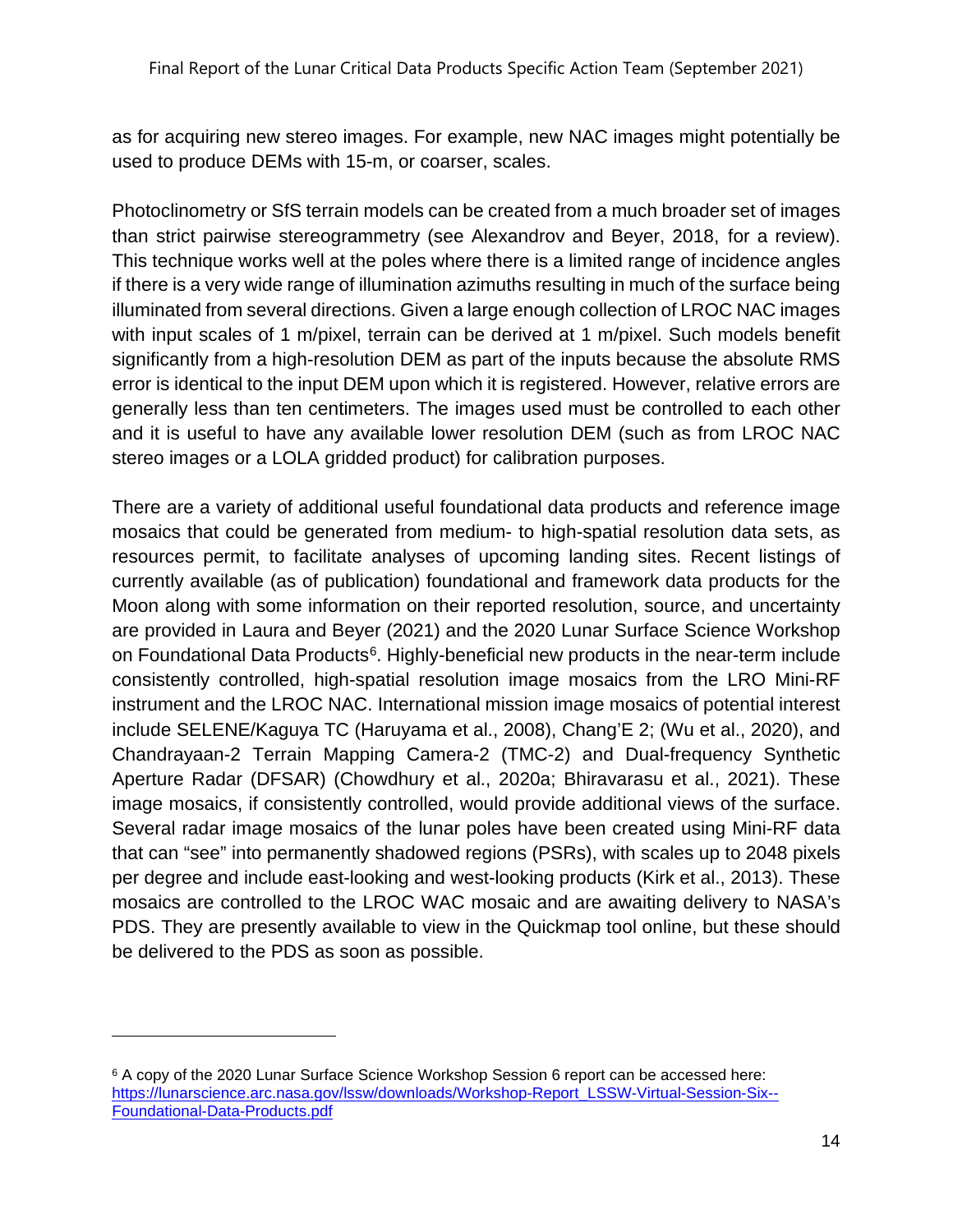Additional terrain models of potential interest include SELENE/Kaguya TC DEMs (~10 m/pixel stereo; Haruyama et al., 2008), Chang'E 2 DEM (~7 m/pixel stereo; Zuo et al., 2014), and the currently operating Chandrayaan-2 TMC-2 DEM (~5 m/pixel stereo and 15-m post spacing of the DEM; Chowdhury et al., 2020a). These data still need to be fully assessed for suitability and availability from their originating organizations before prioritizing NASA investments in new products from international missions.

To be used by the broadest possible audience, any new data products should be controlled using a common foundational product and reference frame whenever practical. With the high number of upcoming missions and stakeholders, data providers should standardize on best practices (e.g., controlling to LOLA 5-m DEMs) to facilitate data interoperability. It is understood that some data types, by necessity, use a different coordinate reference system. Controlled data is recognized as the best practice for geospatial products (and is the default for most terrestrial products), and is recommended for Solar System bodies (e.g., NASA Advisory Council, 2007[7,](#page-15-0) 2008). Adequate control is considered the cornerstone of modern "analysis ready data'' and should continue to be the standard by which data are produced to support scientists, engineers, and explorers. New data products should be generated using methods consistent with the generation of foundational data products, including adequate metadata and description, and be made widely accessible to data users with detailed information on uncertainty and provenance.

Globally controlled products have long-term benefits including reducing processing time for landing site and surface operations analyses and facilitating comparisons between datasets. Longer-term efforts to produce globally controlled foundational products, from both new and older data sets, updated to the most recent or agreed-upon reference frame would generally make data more analysis-ready and would reduce future processing time, provide additional references for controlled data products, and improve analyses overall for upcoming studies. However, because of the large effort involved in making and updating global data sets, these data would likely not yet be available for upcoming landings in the immediate near-term.

<span id="page-15-0"></span><sup>7</sup> Recommendation S-07-C-13 of the NASA Advisory Council to NASA Administrator Griffin, p. 14, see http://bit.ly/x0HnnM for Internet Archive copy (formerly available at [http://www.hq.nasa.gov/office/oer/nac/reccommendations/Recommend-5-07.pdf\)](http://www.hq.nasa.gov/office/oer/nac/reccommendations/Recommend-5-07.pdf)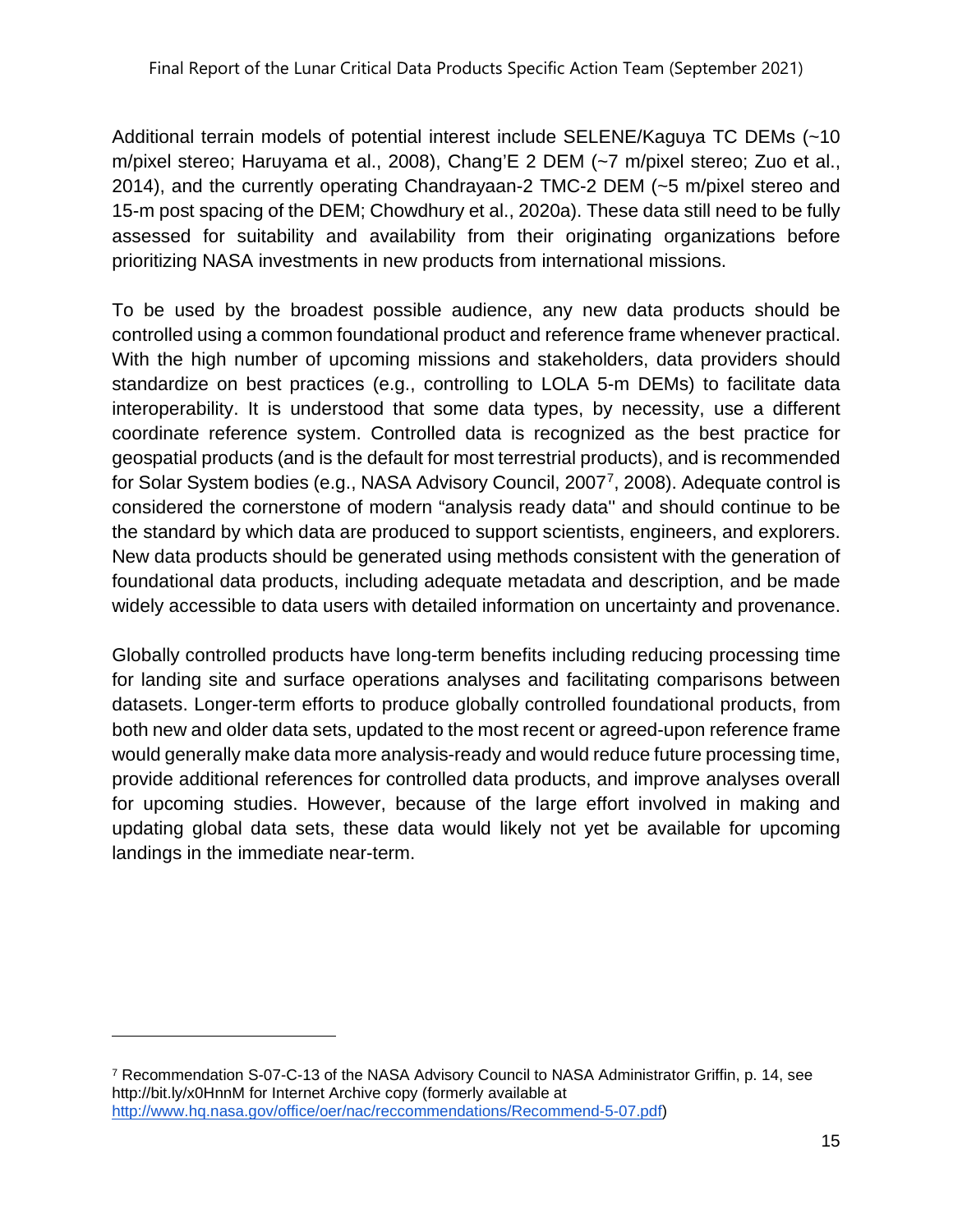## <span id="page-16-0"></span>**3. Critical New Derived Data Products for Near-future Missions to the South Pole**

*Assess and prioritize which higher-order data products need to be created to support early human landed missions and surface operations, robotic precursor missions, and commercial activity on the lunar surface near the south pole.* 

Framework data products – such as multi-spectral and hyperspectral image mosaics, measurements of surface properties, and higher-order derived data including geologic, model-based, or thematic maps – are controlled by registering their data to a foundational topographic data product, which is itself referenced against a foundational reference frame. Maps and mosaics based on measurements and models help to characterize the lunar surface and environment and are necessary for ensuring selection of safe landing sites that meet the scientific and engineering goals of each mission, including those of Artemis. These maps are also crucial for planning surface operations, including traverses and EVAs away from the landing sites. Higher-order data products necessary for science and mission planning for the south polar region include, but are not limited to: geologic and geomorphologic maps; surface mineralogy; soil maturity; regolith grain size (and other geotechnical properties); temperature at and near the surface; terrain roughness, slope, and aspect; hazard maps, including the distribution of impact craters and boulders; maps of potential science targets, such as boulder locations and outcrops; timedependent models of illumination conditions, including permanent shadows, transient shadows, and illuminated areas; communication lines-of-sight (both to points on the lunar surface as well as between the Moon and Earth); radiation hazards for surface operations; and resource maps.

### Findings:

- [12] New controlled LROC NAC image mosaics with early-morning illumination angles matching the time and date of targeted landing would be highly beneficial in evaluating sites for planning near-future landings.
- [13] New controlled multi- and hyperspectral image mosaics are essential for mapping surface color and composition. Such mosaics, with the best illumination, photometric correction, and spatial coverage, should be developed as soon as possible to support geologic mapping and site selection.
- [14] Radiometrically calibrated and controlled multi- and hyperspectral image mosaics can be used to derive quantitative mineral maps; new maps of this type would be highly advantageous in geologic mapping and site selection and should be developed as soon as possible.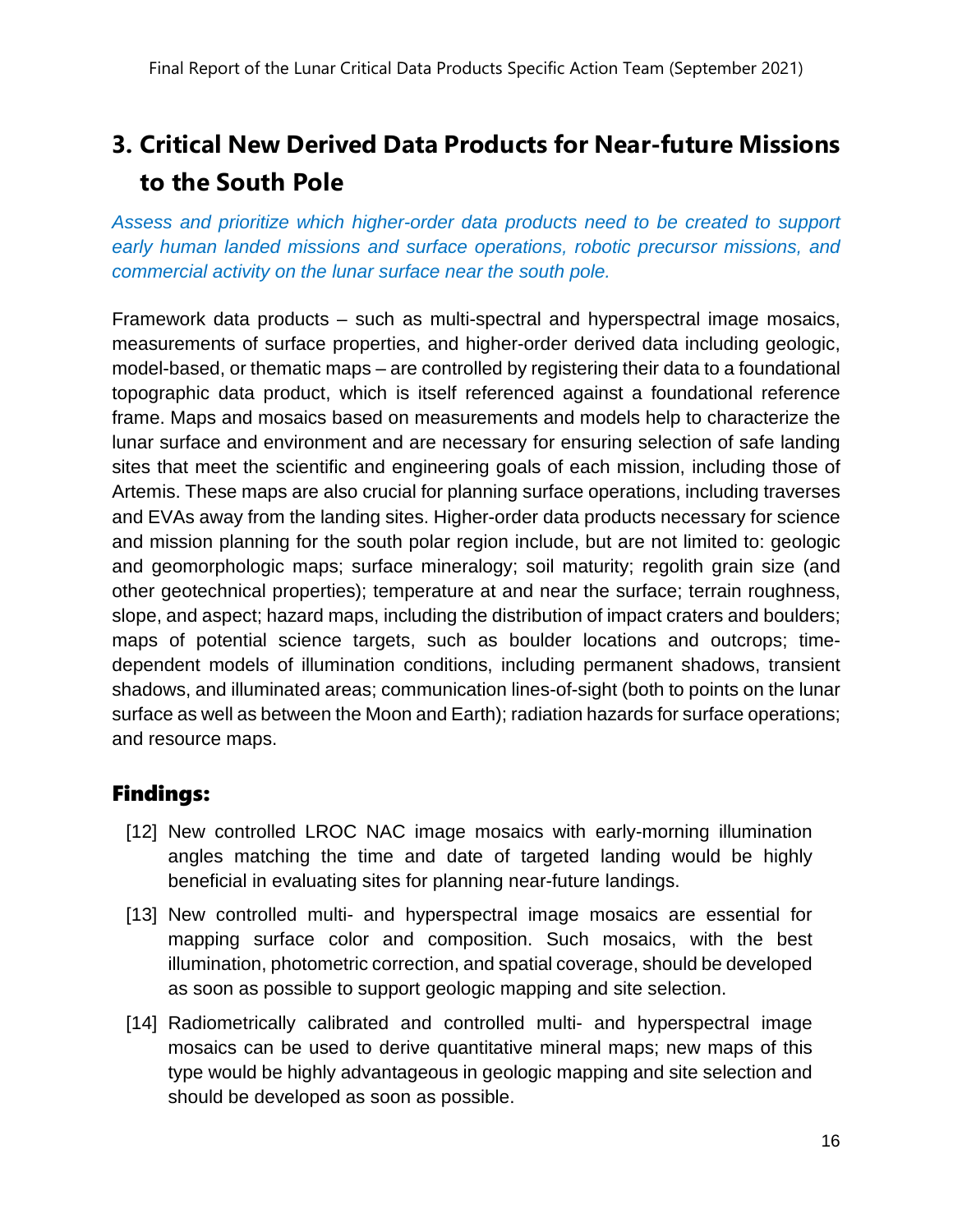- [15] Newly derived geologic (and other) maps at a variety of scales are needed (e.g., 1:10,000 scale for surface operations to 1:250,000 scale for regional context). Near-term efforts should focus on high-priority locations.
- [16] Terrain hazard (e.g., slope, surface roughness), line-of-sight (i.e., viewshed), and time-dependent illumination maps at appropriate scales (e.g., bestavailable supported by the data) are high-priority derived products essential in mission planning, and they should be made available as soon as possible.
- [17] South polar data products could be initially controlled to coarser data and known surface reference points to support early Artemis missions and other surface activities, but establishment of a local control network applied to all necessary data layers would facilitate interoperability and provide more precision for specific sites.

### Rationale:

Higher-order data products are tied to controlled foundational data and are derived from source data, such as measurements of elemental abundance, temperature or reflectance at multiple wavelengths, observations of solar illumination, and output from space weather models. Higher-order data products derived from these source data will play an essential role in planning and executing south polar missions. Planning the science activities to be carried out on the lunar surface will be based on these higher-order data products, and, in turn, the science returned by those activities will be used to update those same products. For example, geologic maps based on remotely sensed data prior to early Artemis landings will be a likely outcome of site assessments and will form the critical basis for traverse plans and planning of science tasks. The observations, samples, and measurements made during Artemis surface activities will feed back into updating the geologic maps, to the benefit of future crewed or robotic missions to the same area. Similarly, resource maps will drive the selection of landing sites for missions focused on resource discovery, characterization, and utilization, and the findings of those missions will be used to iteratively update the resource maps. In these cases, and others, the utility of the ground-truth information gained during a mission – and the efficiency and effectiveness of gathering that information in the first place – will be maximized by having a high-quality preliminary map made prior to the mission. We reiterate *Recommendation 8.3-1c* from the Artemis III SDT report that key higher-order data products should be generated to support upcoming landings, particularly the most near-term mission-relevant higher-order data products, geologic maps, terrain hazard maps, thermal and illumination models and maps, and Earth-visibility and communications maps.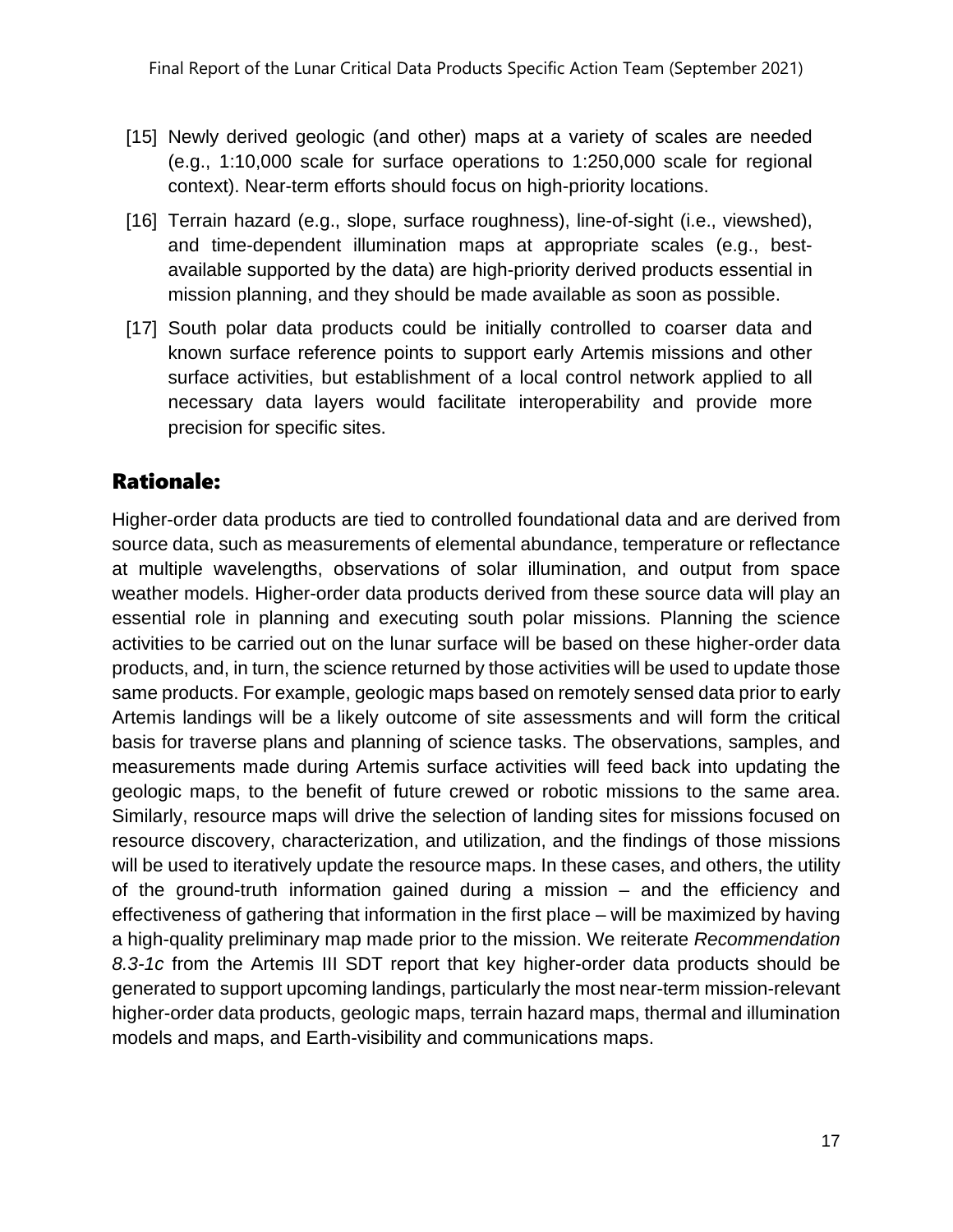New controlled high-resolution image mosaics with illumination angles matching the time and date of a targeted landing are useful for planning crewed and uncrewed landings, including upcoming landings for CLPS deliveries. Once a specific location is identified for a landing site, the subsolar latitude and longitude associated with the targeted date and time of landing can be used to identify LROC NAC images with best matching illumination conditions. CLPS deliveries, for example, will typically land early in the lunar morning to maximize the amount of illuminated operations time on the surface, and, thus, low-Sun angles at a specific solar azimuth are desirable. Controlled mosaics derived from these data are valuable to provide actual illumination to inform and provide comparisons for illumination simulations. Such products support precise landing site selection in identifying specific locations where instruments and solar panels will not be in shadow. These mosaics will also assist with terrain relative navigation and autonomous hazard avoidance systems.

Because of low Sun angles at the south pole, images and color data may suffer from inadequate lighting and limited coverage. However, where the lunar surface is illuminated adequately, controlled mosaics created from existing multispectral and hyperspectral data (e.g., LRO WAC at 100 m/pixel and derived mosaics at 400 m/pixel [Robinson et al. 2010; Sato et al. 2018], SELENE/Kaguya MI at 20-60 m/pixel [Ohtake et al., 2008], and SELENE/Kaguya Spectral Profiler (SP) at 500 m/pixel [Haruyama et al., 2008], Chandrayaan-1 M3 at 140-280 m/pixel [Pieters et al., 2009], and Chandrayaan-2 Imaging Infra-red Spectrometer at 80 m/pixel [Chowdhury et al., 2020b]) are essential for mapping of color and composition. Controlled mosaics for the lunar south polar region have not been developed from these data, so they should be created as soon as possible. Some such as a WAC south pole color mosaic and derived TiO<sub>2</sub> maps might yet require additional observations including special forward-pitch obliques to extend the available phase angle range (e.g., Sato et al. 2018). Global M3 data products are available, but not mosaics. The available  $M<sup>3</sup>$  data have residual errors in radiometry, photometry, and lunar surface registration. The data would likely need to be tied to a local control network for comparison to other data. These data would supplement elemental abundance maps from NASA's Lunar Prospector (e.g., Prettyman et al., 2006) and derived products such as rock abundance from NASA's Diviner radiometer (e.g., Bandfield et al., 2011). At the south pole, some existing products would also benefit from updated control to facilitate interoperability with other data.

Since 1961, planetary geoscience maps have been used in nearly every facet of planetary exploration, from landing site characterization for human (e.g., Grolier, 1970) and robotic (e.g., Anderson and Bell, 2010) missions to scientific interpretations. Modern planetary geoscience maps are either standardized or non-standardized. The former includes maps published by the United States Geological Survey (USGS) that require adherence to the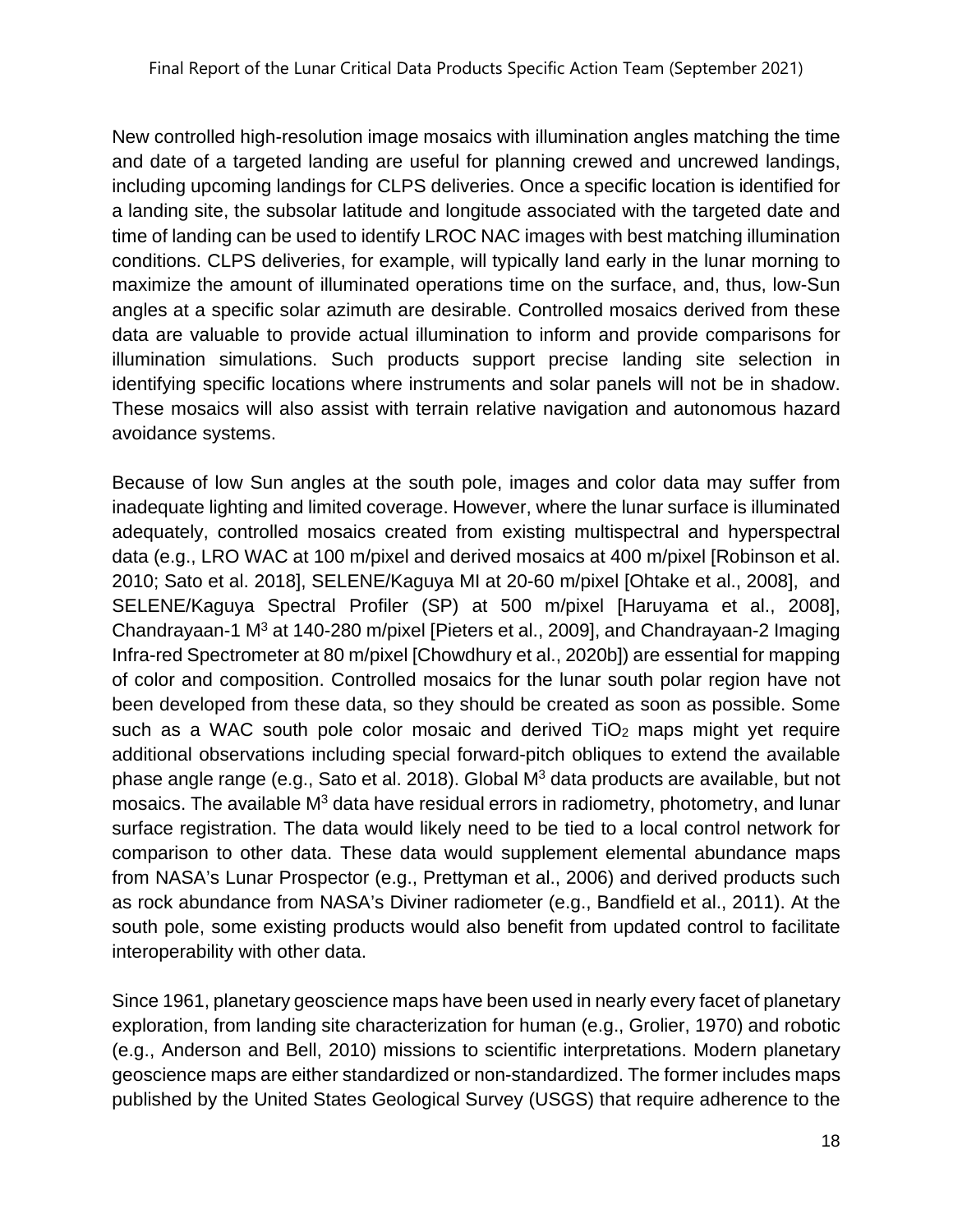USGS cartographic standards, conventions, and principles. Non-standardized maps are those published by other organizations that are not required to, but might, adhere to the same cartographic standards, conventions, and principles. Whenever possible, it is best practice for maps to follow established cartographic standards and symbologies. Maps should use controlled foundational data as input. Initially, coarser control and referencing might be adequate, but over time and for detailed purposes, a local control network may be needed as well to tie all the data together more precisely.

Map production requires significant time investments, so early establishment of agreedupon top-priority areas, science and exploration goals for those areas, the necessary scale(s), and map types will help organize and focus community efforts. For example, if the south polar region is defined as poleward of 84°S, this could potentially require dozens of new maps at both the regional and higher-resolution scales to be produced.

*Geologic and geomorphologic maps* are useful for identifying interesting targets of study, including for human exploration missions. This mapping can progress using the data we now have in hand, with the understanding that such maps would be iteratively improved with time, as ground-truth and "field perspective" knowledge are obtained. Geologic and other maps should be produced at useful scales from 1:10,000 scale (and larger) for surface operations to 1:250,000 scale for regional context. The nested scales of maps (broader scales for context and close-up scales for local activities) should be similar to the Apollo-era landing site maps, where medium-scale maps (1:250,000) set context for targeted high-resolution (1:10,000 to 1:25,000-scale) maps. Some recent community efforts include a 1:10,000 scale geomorphologic map of the de Gerlache-Shackleton ridge (Bernhardt and Robinson, 2021) and geologic maps of the south polar region at 1:500,000 scale (Pöhler et al, 2021).

*Maps of surface mineralogy* derived from controlled and radiometrically calibrated inputs with topographic corrections are a high priority for the south pole. Radiometric corrections used to generate reflectance mosaics generally assume a flat sphere; however, at the poles, this leads to anomalous values, especially on steep slopes such as crater walls. Therefore, topography needs to be accounted for to produce the most accurate and useful maps. Mineral maps derived from calibrated and corrected SELENE/Kaguya MI and SP, as well as  $M<sup>3</sup>$  from Chandrayaan-1 (e.g., Lemelin et al., 2019; Blalock et al., 2020; Moriarty et al., 2021), are especially needed for geologic mapping. These products also support more detailed scientific analysis such as identification of possible water-rich sites (e.g., Li et al., 2020) and exposed lunar mantle material that would inform science objectives or support *in-situ* exploration (e.g., Moriarty et al., 2021). SELENE/Kaguya MI and SP mineral maps at 60-1000 m/pixel scale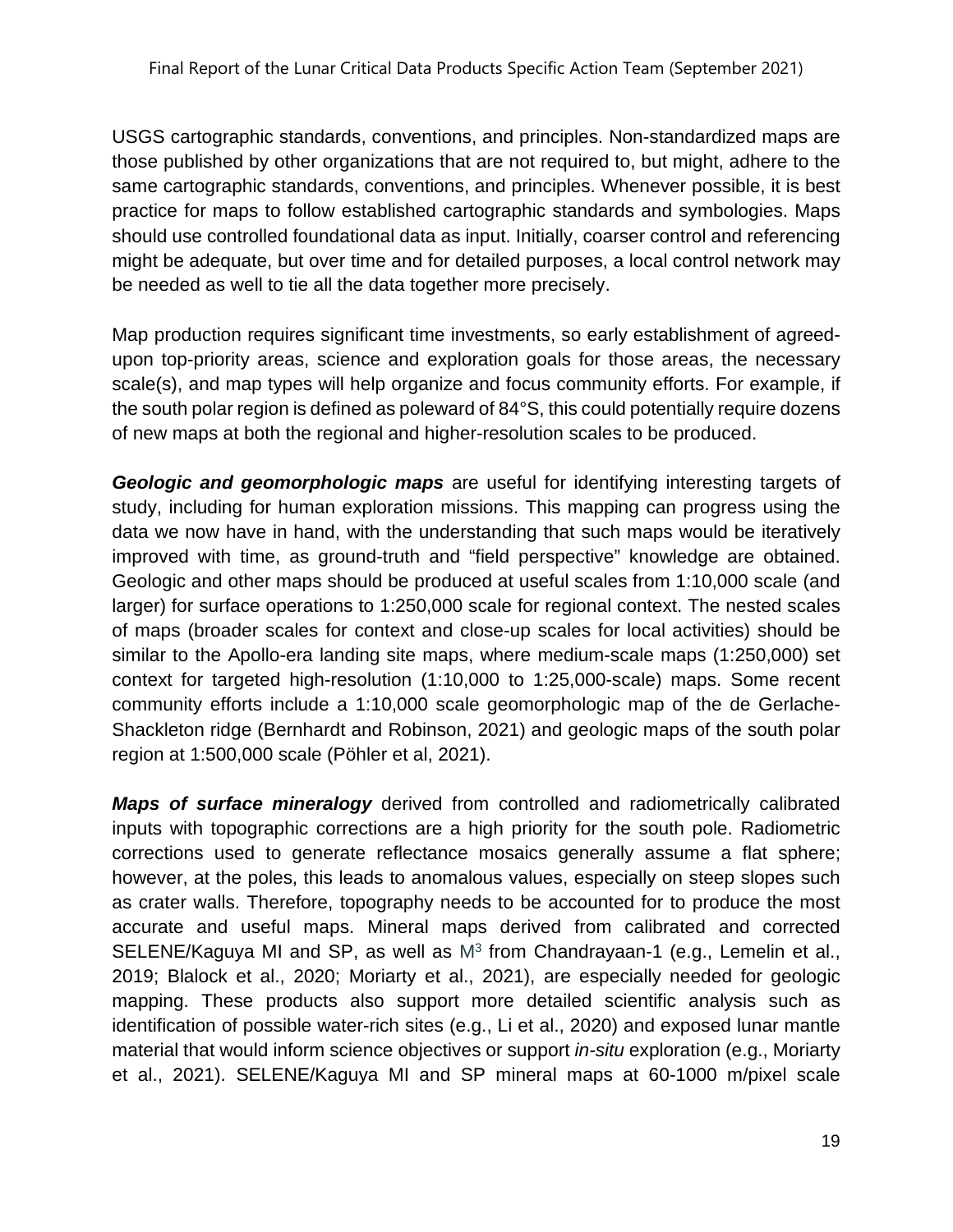(Lemelin et al., 2017, 2021; Blalock et al., 2020) are currently in production but should be released to the PDS as soon as possible.

*Terrain hazard maps* highlighting slopes, roughness, and boulder and crater distribution will be essential for landing site selection, supporting surface mobility, assessing trafficability, and planning safe and efficient traverses to high-priority targets. In planning a traverse, these maps might also be helpful in finding potential targets for in-field investigation, such as boulders and outcrops.

*Temperature maps* are currently provided by the Diviner Lunar Radiometer Experiment (Diviner) in polar stereographic projection at 240 m/pixel scale at the pole for different local times and seasons (Williams et al., 2019). To characterize the thermal environment at the resolution necessary for mission planning, these data sets will need to be augmented with coupled illumination and thermal models to provide greater spatial resolution and temporal (diurnal and seasonal) resolution. The ability to model and characterize the lunar surface and environment and visualize temporal changes will be needed. Temperature and volatile resource mapping will require modeling to augment existing thermal data sets to provide the temporal coverage and spatial resolution necessary to support missions. Such modeling requires substantial computational resources as capturing direct illumination, indirect illumination, and thermal emission from both near-field and far-field topography is necessary. Nested scales in models can make this tractable by providing higher resolution near-field thermal conditions within a broader regional-scale model.

*Illumination maps* are currently generated from topography, primarily LOLA (e.g., Mazarico et al., 2011; McGovern et al., 2013; Glaser et al., 2014; Smith et al., 2017; Scharringhousen and Witte, 2020). Near the south pole, solar illumination is perpetually at high incidence angles (i.e., low on the lunar horizon). Therefore, topography plays the dominant role in illumination conditions and surface temperatures, which can vary in complex ways with local time and season. General illumination maps (e.g., PSR maps and average illumination models based on Mazarico et al. 2011 are in the PDS) are a good first-order basis for understanding the distribution of highly illuminated or shadowed regions; however, customized illumination maps (and thermal models) that vary with time will be needed for a given mission profile. Alternatively, interactive tools for temperature and illumination might be desired. These are essential for: determining surface temperatures; predicting the availability of solar power; ensuring astronaut safety and survival during periods of darkness (including traverses in low light and complete darkness); assessing local hazards; and identifying cold traps and areas of surface and near-surface volatile stability.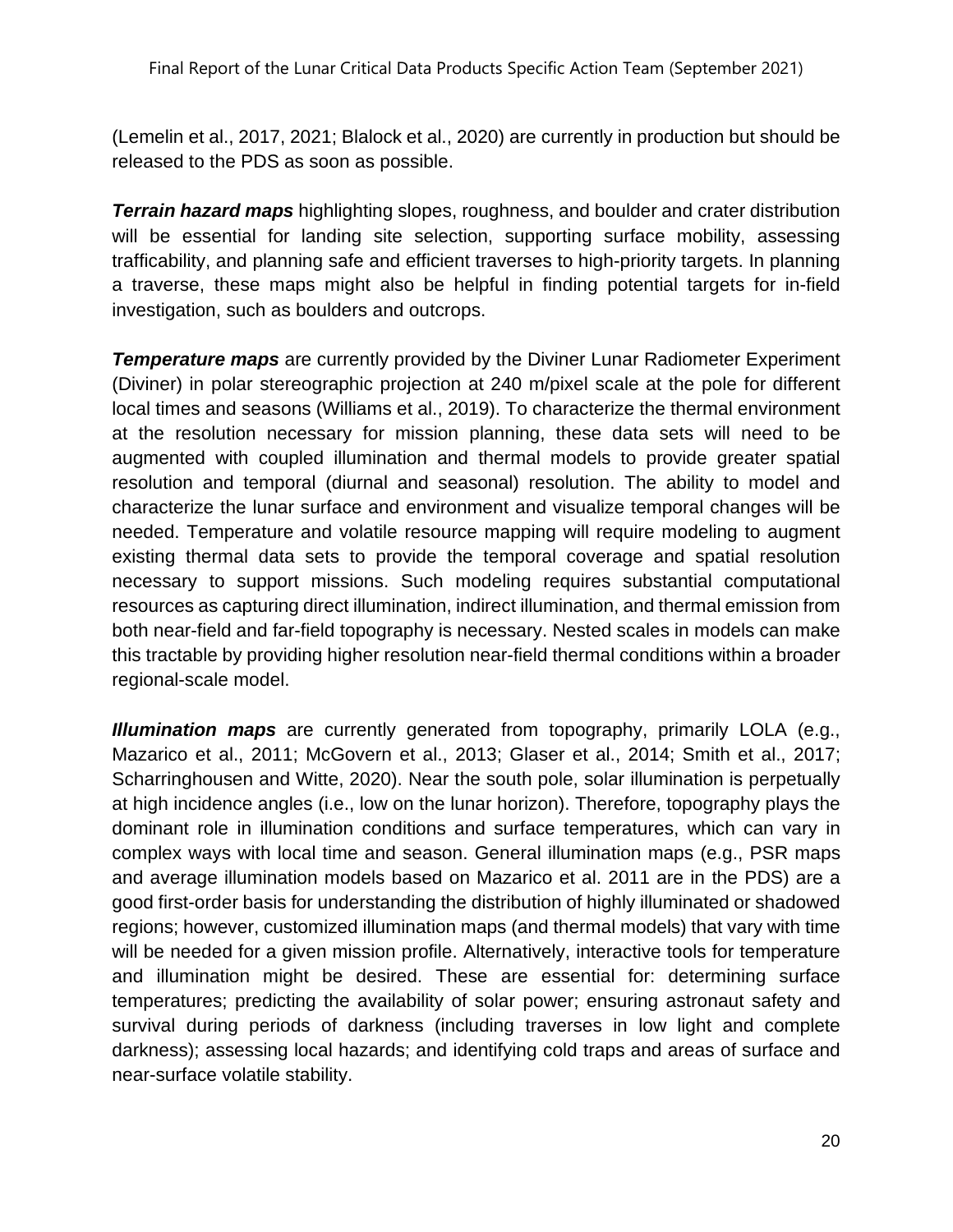*Earth- and ground-station visibility maps* are also currently generated using topographic products as a base. Line-of-sight between a point on the lunar surface is calculated to the Earth, or to a specific ground station location, to evaluate Earth visibility and line-of-sight communication possibility. Surface communication relies either on a relay satellite, or direct line-of-sight to a ground station or other surface asset (e.g., rover, lander, communication relay tower, base asset), which makes these products highly beneficial for future mission planning. General Earth-visibility (the percentage of timestep where any part of the Earth was visible to a pixel) and sky-visibility maps are available from the PDS that give the percentage of time a portion of the Earth was visible to a given pixel, based on the 60-, 120-, and 240-m LOLA products (Mazarico et al., 2011) and are useful first-order products. To support surface communications planning for upcoming lunar landed missions near the south pole, however, either *in situ* (e.g., aimed at or tied to a specific nearby location on the lunar surface) or to/from Earth line-of-sight maps tailored for each mission, will also be required, including at highest possible scale.

## <span id="page-21-0"></span>**4. New Mission-Enabling Data and Products for Further Lunar Exploration**

*Identify any new mission-enabling data or products that are required from existing or future assets at the south pole or beyond.*

The focus of this report so far has been on south polar data; however, some data products are also relevant to areas outside of the south polar region. For the most part, the types of data that exist for the south pole are also available for other locations on the Moon. There are also a variety of global data products that serve as foundational data or framework data that could be made from existing data. We have already discussed those data products in the text above. Here, we focus on assessing critical data that have not yet been collected or measured, and possible future types of data that would be highly beneficial to NASA's goals of establishing a persistent lunar base of operations or future landings outside of the south polar region. As mentioned in Section 1 (above), Apollo, Lunokhod, and future retroreflectors could be used to improve the global reference frame, as could radio transmitters used as VLBI targets.

### Findings:

[18] LRO and other spacecraft have, and are, providing an abundance of critical data for planning a return to the surface (e.g., topography, images, radar, resources, geologic information). Continuing to give high priority to opportunities using existing assets that fill in critical data gaps for future landings will maximize the use of those assets.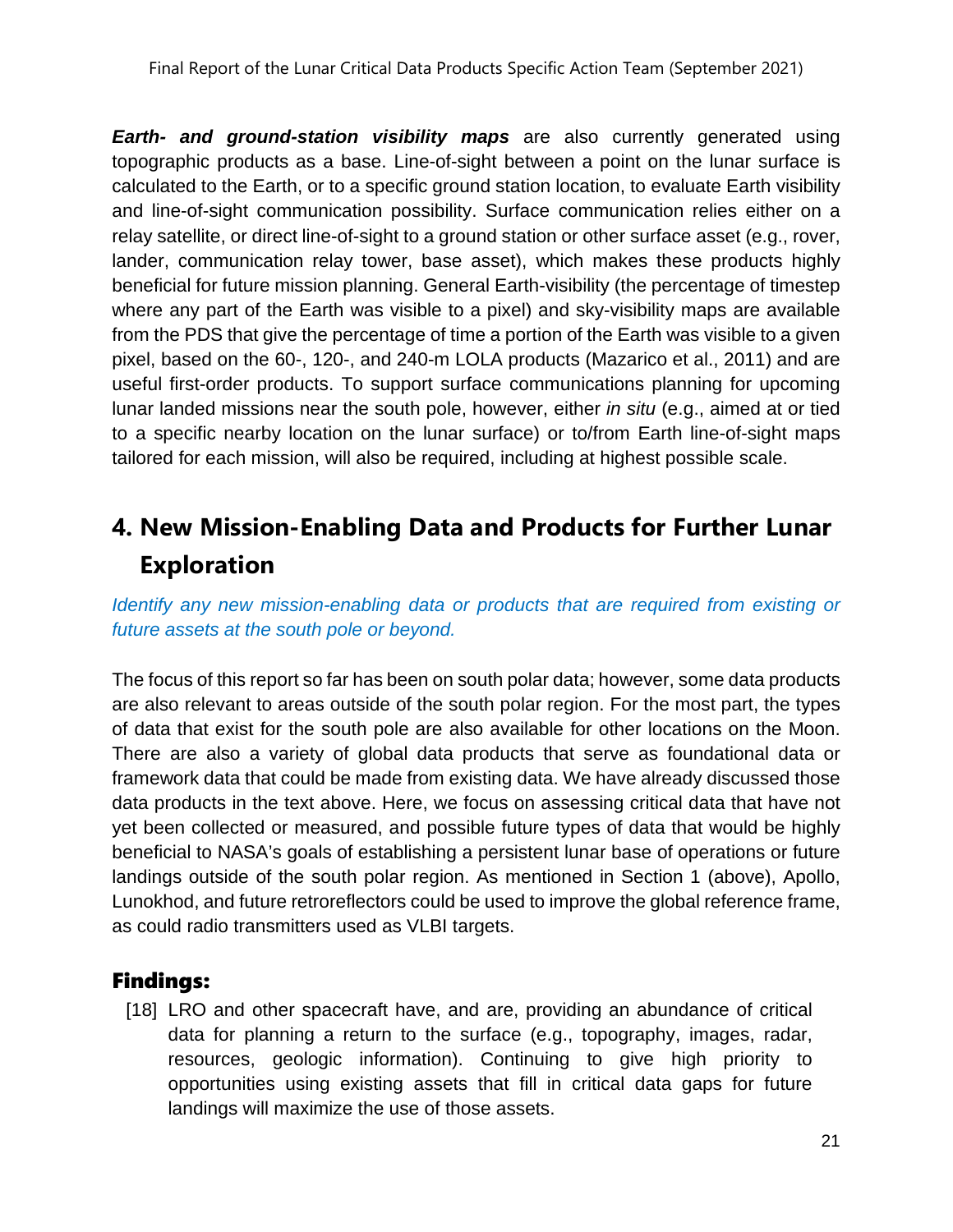- [19] There is an essential need for continuing surface and environmental observation capabilities via remote sensing to follow LRO, including the ability for positioning of surface assets and surface station monitoring.
- [20] Earth-based radar observations at high resolution, with broad near side coverage, and using a variety of wavelengths (e.g., X-, S-, L-, P-band) continue to be beneficial as a complement to observations made by LRO's Mini-RF.
- [21] Upcoming missions and instruments such as PRIME-1, Lunar Trailblazer, VIPER, and Korea Pathfinder Lunar Orbiter (KPLO) ShadowCam will provide new data for later missions, complementing or improving on currently available data, particularly for the polar regions. Standardizing data formats and best practices early would be beneficial for enabling interoperability of data.
- [22] "Field-scale" (better than 1-m scale) images, terrain maps, topography, resource maps, line-of-sight communication maps, and illumination products, particularly for the Artemis human landings and base camp, and will be especially important for real-time surface operations (e.g., power and navigation). These products are not possible with NASA's existing orbital data sets; future missions could be specifically designed to support these data products.

### Rationale:

LRO and other spacecraft have been, and are, providing an abundance of critical data for planning a return to the surface (topography, images, radar, resources, geologic information); these data are useful for a multitude of possible landing sites in the south polar region and globally. In the near-term, as additional high-priority landing sites are identified for human and robotic missions, there are likely still opportunities to fill in critical data gaps with existing assets. For example, the LRO orbit will be over illuminated terrain 6° from the pole on nearly every orbit through 2025. In addition to observations of nonpolar sites, LROC and other LRO instruments can acquire oblique and limb views of anywhere up to and including the south pole from almost every orbit; summer lighting is more favorable.

As highlighted by a finding of the LEAG (LEAG, 2020<sup>[8](#page-22-0)</sup>, Finding 2.8), there is an essential need for continuing observation capabilities and remote sensing that follow LRO, including the ability for positioning of surface assets and surface station monitoring. A similar recommendation was made in the Lunar Surface Science Workshop (Session 6)

<span id="page-22-0"></span><sup>8</sup> https://www.hou.usra.edu/meetings/leag2020/LEAG2020AnnualMeetingFindings\_FINAL.pdf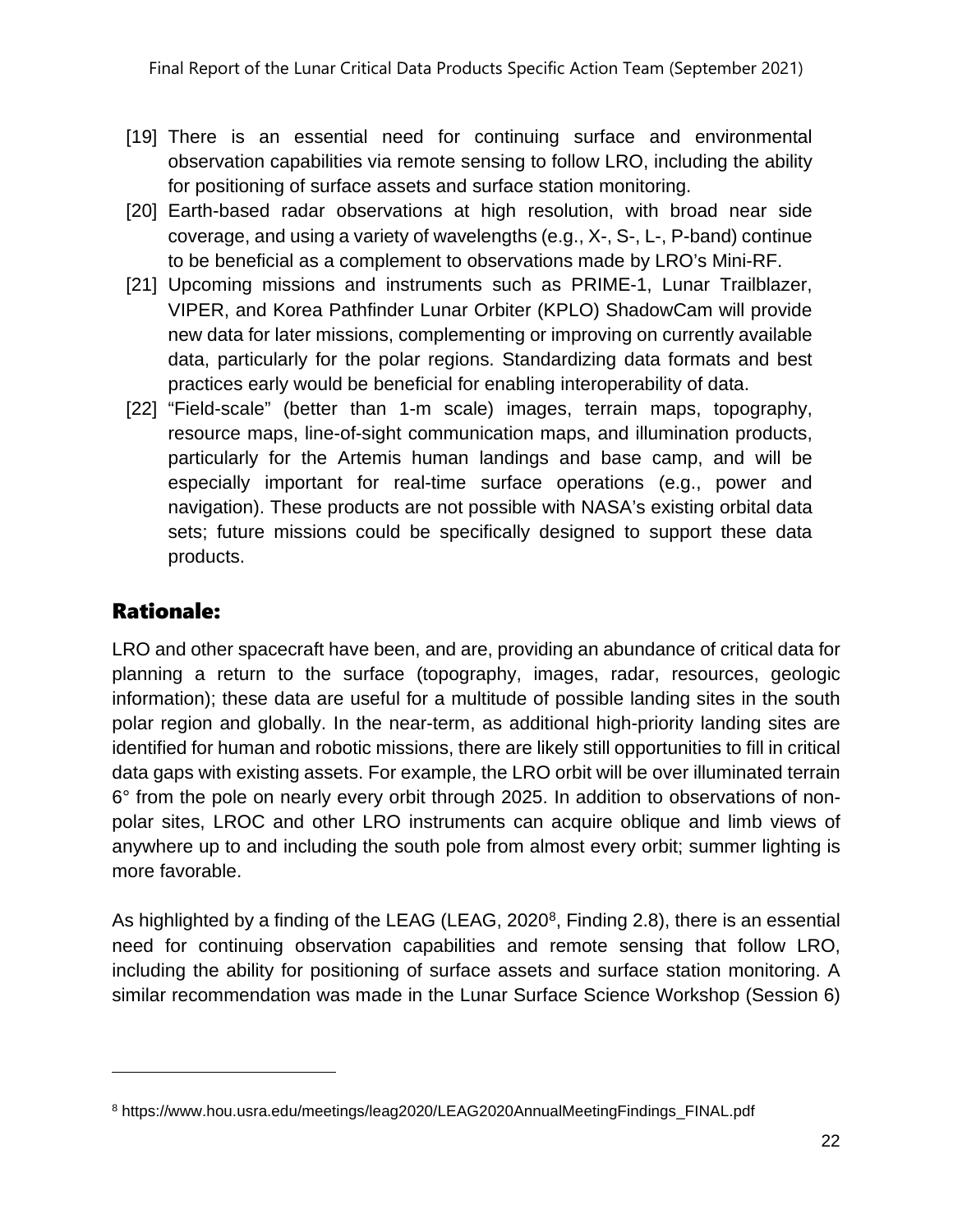on Foundational Data Products (2020<sup>[9](#page-23-0)</sup>). Future important observations include highresolution (stereo and photometric) mapping for high-priority landing sites, and temporal mapping of anthropogenic changes (including construction at human landing sites and craters formed by spacecraft impacts) and natural changes (e.g., monitoring of the impact rate, boulder movements, and fault changes). At the poles, near nadir coverage is only possible for a few years at a time due to the natural nutation of the Moon during the 18.6 year cycle. Therefore, for regular coverage directly over the poles, a new spacecraft or significant orbit maintenance might be needed every few years.

Earth-based radar observations at high-resolution, with broad coverage, and using a variety of wavelengths remain highly relevant as a complement to Mini-RF. The Mini-RF radar collected monostatic X-band data of ~15-20% of the lunar surface and S-band data of ~67%, including 99% coverage of the polar regions at ~15 m/pixel (e.g., Cahill et al. 2014). Since 2012, the Mini-RF radar has collected in a bistatic architecture in concert with the Arecibo radar (at S-band) and the Goldstone DSS-13 antenna (at X-band). For bistatic observations, Mini-RF is limited in its coverage to the nearside along LRO orbit tracks. Earth-based radar can cover large regions of the near-side of the Moon at wavelengths different than those collected by current orbital radars (e.g., X- and S-band, Mini-RF; S- and L-band DFSAR, Chandrayaan-2). Different radar wavelengths are sensitive to different sized scatterers (e.g., boulders with a size near the radar wavelength) and have different penetration and sensing depths. Continuing Earth-based radar observations of the lunar nearside and poles thus allow mapping of surface roughness and scattering characteristics at a variety of length-scales, and filling in gaps in Mini-RF coverage, which can aid in creating terrain roughness, geologic unit, and hazard maps (among other things).

Upcoming missions and instruments including PRIME-1 (launch planned for 2022), KPLO ShadowCam (launch planned for 2022), VIPER (launch planned for 2023), and Lunar Trailblazer (launch planned for 2024 or 2025), will provide new data for later missions, and will be particularly relevant to south polar landings. Multi- and hyperspectral image data at a variety of wavelengths (including data that will be acquired by the upcoming Lunar Trailblazer) would also be highly beneficial in supplementing existing  $M<sup>3</sup>$  data and other datasets for making surface geologic and resource maps. International missions will provide beneficial and complementary data; however, an analysis of their interoperability with other lunar data will need to be undertaken prior to broad usage. Establishing

<span id="page-23-0"></span><sup>9</sup> A copy of the 2020 Lunar Surface Science Workshop Session 6 report can be accessed here: [https://lunarscience.arc.nasa.gov/lssw/downloads/Workshop-Report\\_LSSW-Virtual-Session-Six--](https://lunarscience.arc.nasa.gov/lssw/downloads/Workshop-Report_LSSW-Virtual-Session-Six--Foundational-Data-Products.pdf) [Foundational-Data-Products.pdf](https://lunarscience.arc.nasa.gov/lssw/downloads/Workshop-Report_LSSW-Virtual-Session-Six--Foundational-Data-Products.pdf)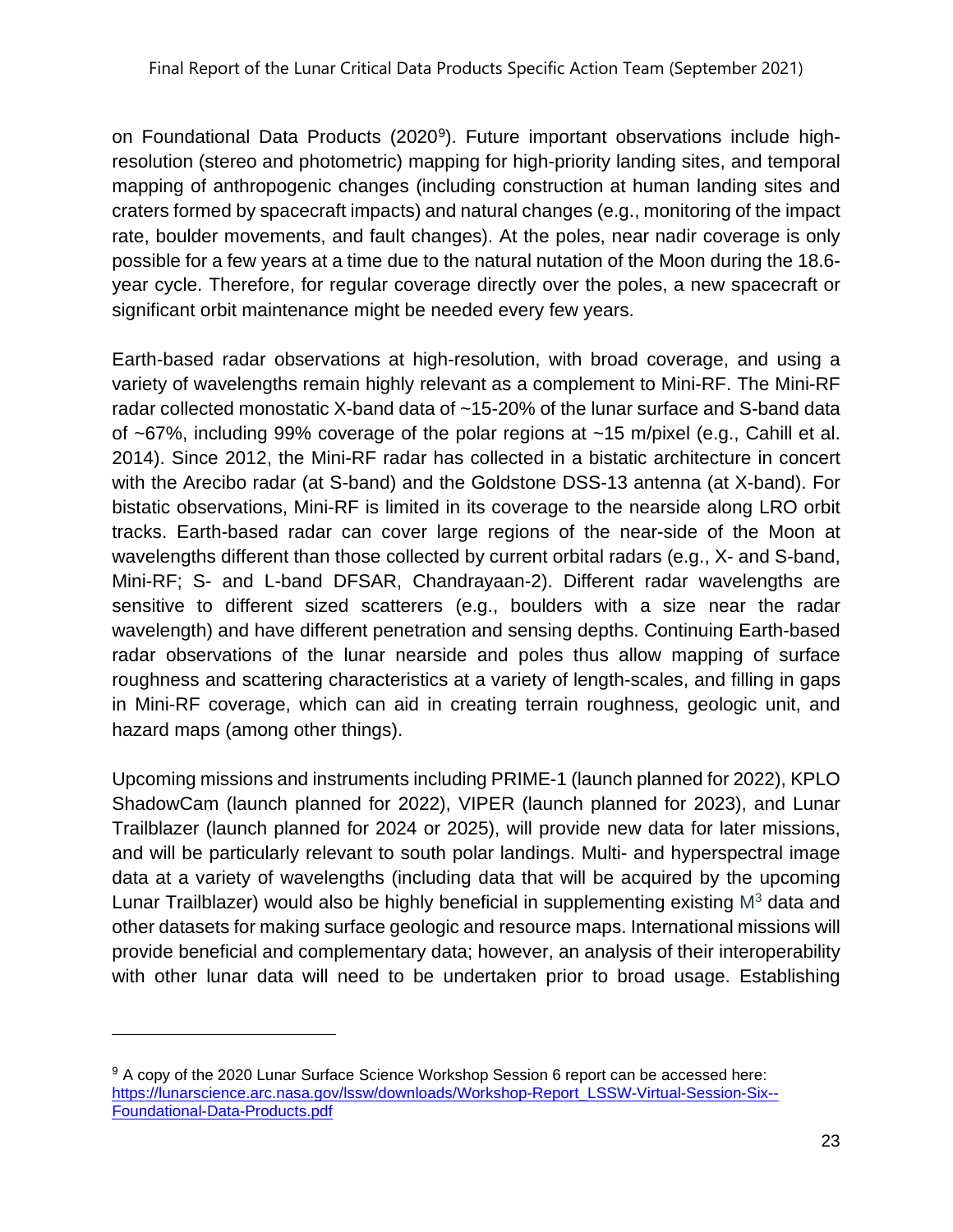standard formats and data practices early would be beneficial for upcoming missions and interoperability of their data.

For surface operations, and human missions with a particular focus on long-term surface activities, "field-scale" (i.e., better than 1-m scale) images, topography, communications, resource and other maps, as well as illumination products, will be highly beneficial in future mission and traverse planning. Field-scale data and products will be critical for: (a) surface mission planning (e.g., identifying high priority targets for crew imaging, sampling, and payload deployment; locating and planning surface infrastructure; and planning safe and efficient traverses); (b) real-time surface operations (e.g., assisting science and operations teams in aiding the crew in traverse execution through providing situational awareness for science and navigation, in all illumination conditions); and (c) post-mission analysis and localization (i.e., placing all collected images, samples, and payload data in geologic context). New topographic data at the field-scale could be used in conjunction with currently available lower resolution regional products to enable simulations of detailed surface illumination and line-of-sight or direct-to-Earth communication availability.

The Chandrayaan-2 orbiter has a high-resolution imaging system onboard that is acquiring and deriving orthoimages and DEMs at ~0.3 m/pixel scales (Amitabh et al., 2021). These scales are ideal for identifying impact crater hazards and boulders; however, it would be beneficial to perform an assessment of these data before assuming their usability for Artemis or other surface mission planning. Future NASA missions could be designed to support field-scale observations and data products as part of NASA's ongoing exploration goals, including a sustained lunar presence and base camp activities.

### <span id="page-24-0"></span>**5. Lunar Data and Tools**

*Assess the general availability and accessibility of lunar data and tools for the science community, the Artemis program, and the general public.*

We focused on several themes related to lunar data and tools:

**Data Availability:** The wide variety of existing lunar data generally have sufficient availability and accessibility for use. The usability of the data varies, but, in general, source data and derived products are available and accessible through sites such as the NASA PDS. For example, more than 1.3 petabytes of data products from the NASA Lunar Reconnaissance Orbiter Camera (LROC) are available online.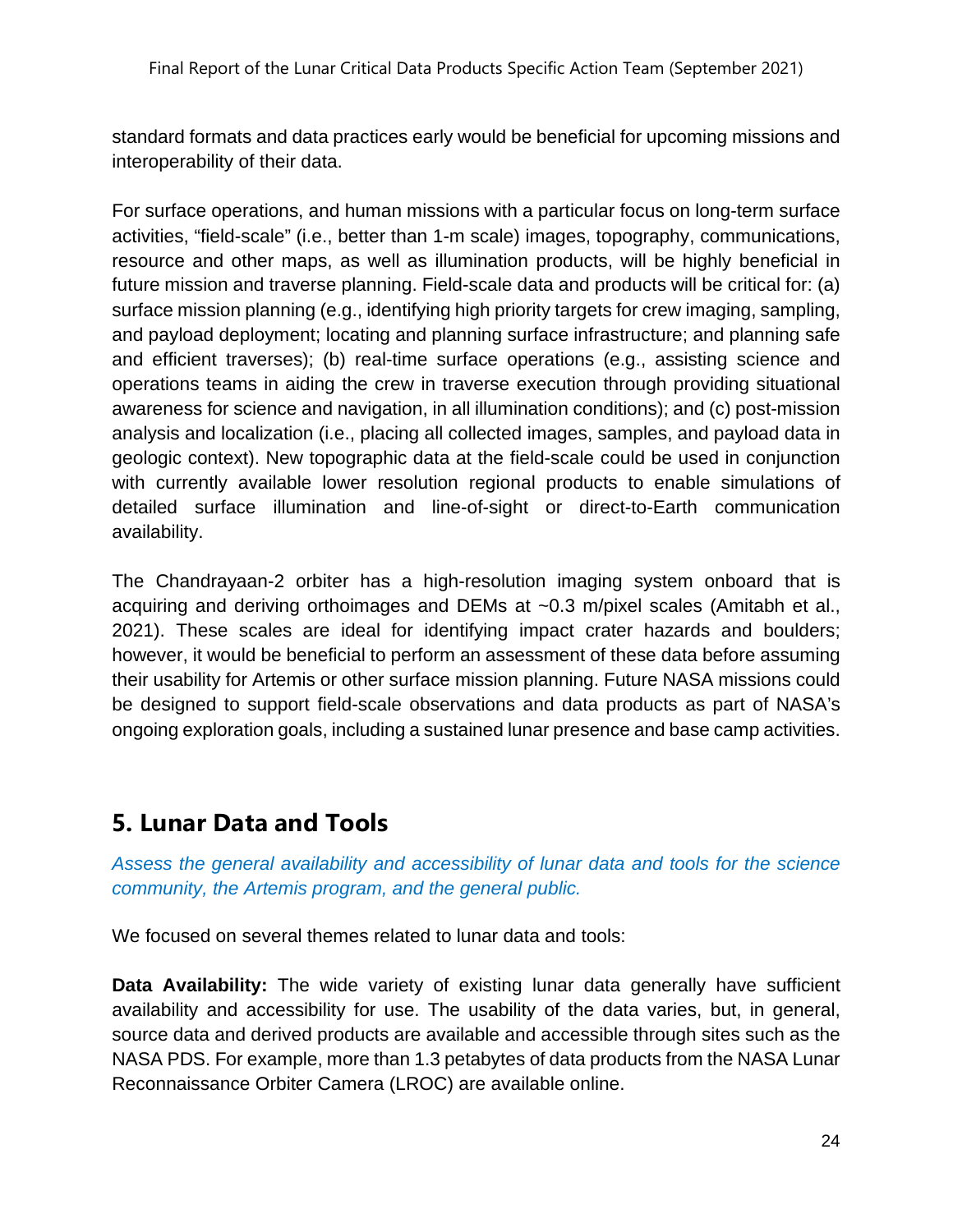**Data Discovery and Visualization Tools:** Several publicly available lunar data discovery, analysis, and visualization tools currently exist within the planetary and mission communities (e.g., Arizona State University's Java Mission-planning and Analysis for Remote Sensing (JMars), Arizona State University and LROC's Lunaserv, NASA's MoonTrek, and Applied Coherent Technology's QuickMap), and many of these are widely used by scientists, students, and members of the general public. These tools facilitate access to a majority of the available lunar data products, enable data identification, and provide some ability to derive measurements, perform analysis and view results.

**Data Processing and Analysis Tools:** Various open-source and commercial tools used for processing and analyzing planetary data are available; these support gathering data, map-projection, layering, and 2- and 3-D analysis of a variety of raw and derived lunar data products resulting from recent lunar missions.

### Findings:

- [23] To facilitate data interoperability between tools and suitability for specific uses, it is vital that data be in standard formats, with appropriate metadata and description, including provenance. This is true for data in the PDS as well as products derived by scientists, engineers, and mission planners intended for broad use.
- [24] Many available lunar data tools are purpose-made and require specialized training and knowledge; mission planning, in particular, tends to need specialized tools and interfaces. While it is understood that unique data processing and visualization capabilities are usually needed by missions (e.g., for mission planning and real-time operations support), developers of new tools should consider basing these on existing, open-source software when feasible and effective.
- [25] Investments are needed to improve and continue to develop algorithms and existing data processing tools to make them more efficient, user-friendly, or more planetary-capable. This is particularly true regarding tools to control large lunar datasets. Additional tools might be available and leveraged from the data science and technology communities, including those within NASA, the USGS, universities, commercial, or non-traditional sources.

### Rationale:

Upcoming missions will benefit immensely from the availability and accessibility of data products for much of the lunar surface and subsurface, along with the derived products, measurements, and models needed to support safe landing and surface operations.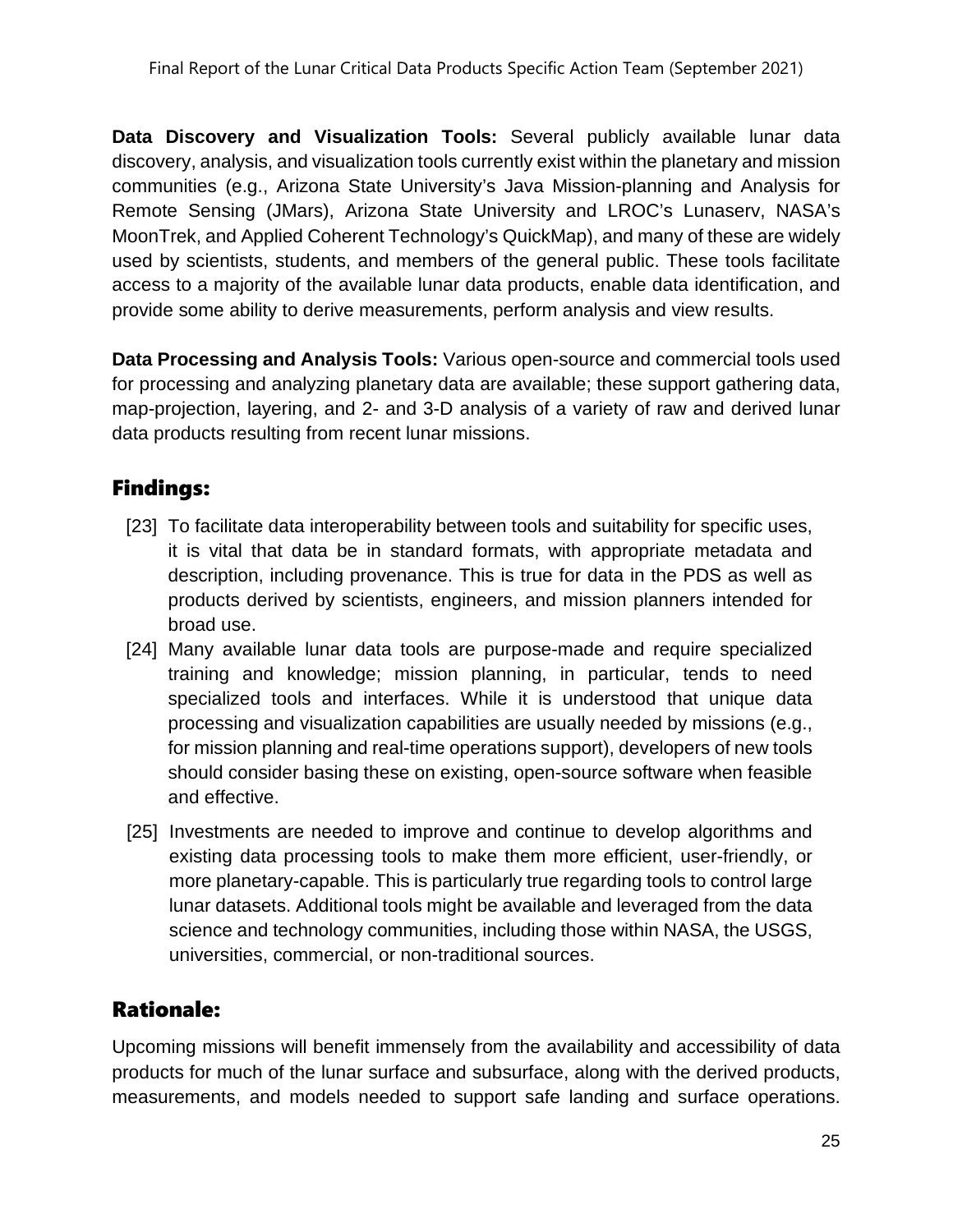These lunar data are supported by widely used tools for planetary data processing, discovery, visualization, and analysis.

Several tools enabling discovery of lunar data are available (e.g., Arizona State University's JMars, Arizona State University and LROC's Lunaserv, NASA's Treks, and Applied Coherent Technology's QuickMap); these tools also have some data visualization and analysis capabilities. It is understood that these tools are already facilitating mission planning for upcoming missions, and that typically each mission requires a customized version of a tool. However, there may be examples where existing tools cannot readily be adapted for a specific use, and in these cases new tools might need to be developed. Mission-specific tools and capabilities are less general, and sometimes less available. Many available lunar data tools are purpose-made and can require specialized training and knowledge, so it is also important that tool providers continue to provide documentation and tutorials for specific use cases. Some specialized tools will always be necessary, but to the extent possible and practical, these tools should be built upon existing tools (or with existing standards where no tool exists) and using open-source software.

Considerable support for planetary geospatial data exists in tools like the Geospatial Data Abstraction Library (GDAL), Esri ArcGIS, and QGIS. These tools have enabled the development, distribution, and analysis of many cartographic products. Some of the available data processing tools – for example specialized cartographic tools such as the public domain USGS Astrogeology's Integrated Software for Imagers and Spectrometers (ISIS) or the Ames Stereo Pipeline (ASP) – require specialized knowledge and a deep understanding of the data acquisition characteristics and quality of lower-level input data. Depending on the dataset, the use of advanced tools also requires adequate local data storage and processing power for each user. This limits the usability of these advanced tools to expert users with sophisticated processing capabilities. Investment in cloud storage and processing for lunar data, along with improvements in the documentation, usability, and efficiency of such software would support a larger number of users.

Other investments to improve existing data tools should focus on making them more efficient, user-friendly, or more planetary-capable. For example, many large image datasets are not yet controlled because of the large processing effort required using existing software and algorithms. Additionally, some existing data mosaics would benefit from updated control (photogrammetric and radargrammetric) to register all data to the agreed-upon lunar reference frame, at known levels of precision and accuracy, to achieve this best-possible joint registration, and use of foundational and framework datasets. Geometric sensor models (e.g., the Community Sensor Model [Laura et al. 2020]) also need to be developed for many instruments so that data can be processed at all.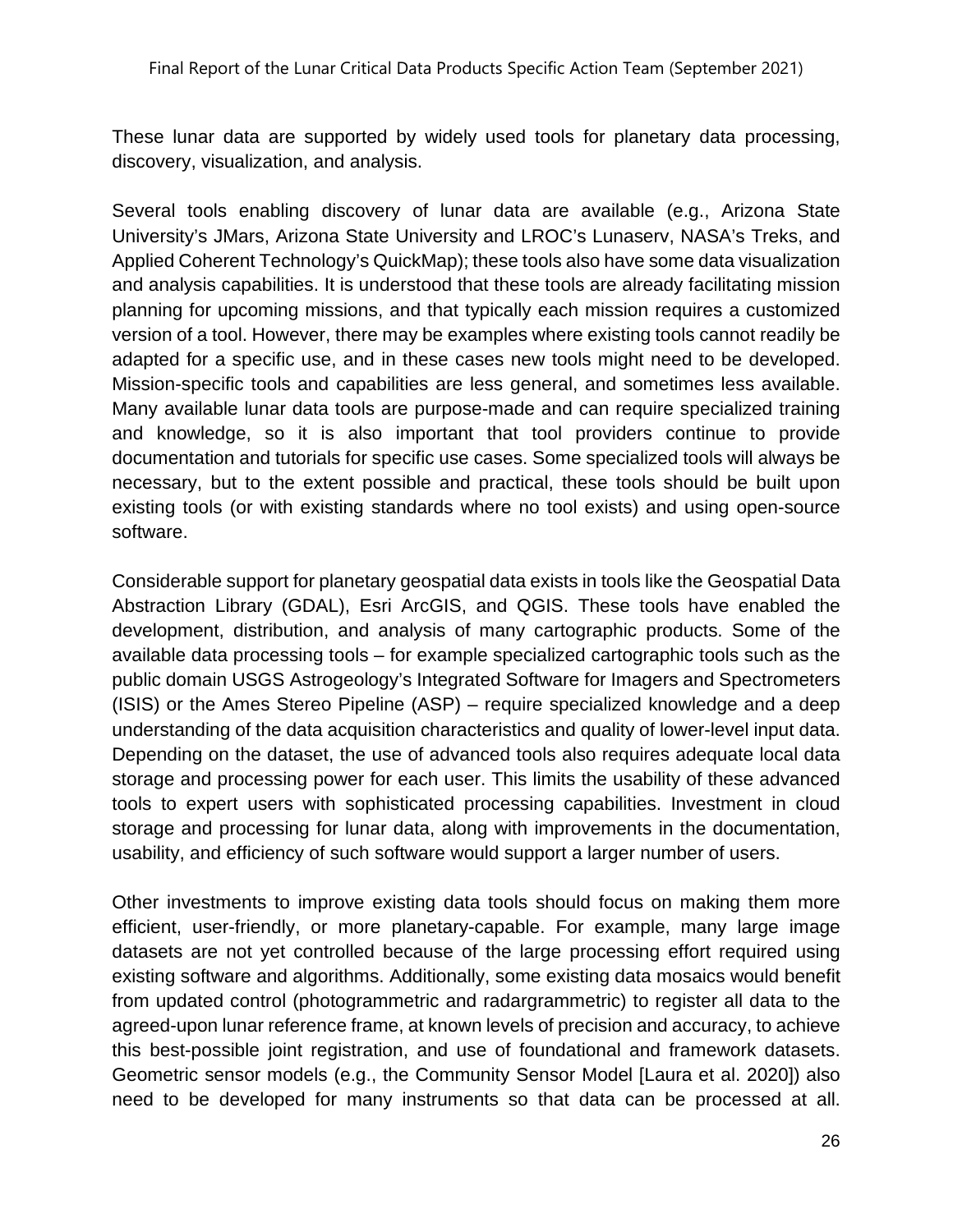Improvements to software for deriving DEMs from stereo images (e.g., improved matching algorithms and outlier detection methods) also are needed to handle the massive amounts of higher-resolution observations being obtained by missions such as LRO and SELENE/Kaguya. Such improvements to software and algorithms that increase their efficiency and throughput would benefit processing of data sets throughout the Solar System.

Because there are many tools available for lunar data, it is critically important that data are provided in standard formats, provide descriptions and metadata (e.g., through white papers, publications, and/or PDS labels and headers) that includes provenance and an error or uncertainty assessment to ensure interoperability with the widest range of available tools, make data useful to the broadest possible user-base (now and in the future), and to allow users to evaluate data products for suitability for a specific use. Standardization of data and supporting information aids with discoverability and usability and are in keeping with findings from the Lunar Surface Science Workshop on Foundational Data Products report, which states that surface characterizations would be advanced by continuing to "calibrate and improve foundational data products and provide error analysis to improve use and interpretation"[10](#page-27-1).

As stated previously, data provenance should include spatial resolution, accuracy and precision, reference frame, coordinate system, and information on methods of radiometric and cartographic processing (including any resampling or interpolation) to be documented along with the data. Whenever supported, provenance should be provided in the PDS labels for the source products, as well as in the derived products. Data products such as models and associated derived products, are typically not supported by the PDS. In those cases, products need to be made available in simple, interoperable formats with adequate provenance and documentation in public data repositories. For example, use of digital map formats for geological maps that can be viewed and manipulated in GIS software are beneficial.

## <span id="page-27-0"></span>**6. Realize a Lunar Spatial Data Infrastructure (SDI)**

*Define the preliminary steps to realize a "Planetary Spatial Data Infrastructure" (PSDI) for the Moon.*

<span id="page-27-1"></span><sup>&</sup>lt;sup>10</sup> A copy of the 2020 Lunar Surface Science Workshop Session 6 report can be accessed here: [https://lunarscience.arc.nasa.gov/lssw/downloads/Workshop-Report\\_LSSW-Virtual-Session-Six--](https://lunarscience.arc.nasa.gov/lssw/downloads/Workshop-Report_LSSW-Virtual-Session-Six--Foundational-Data-Products.pdf) [Foundational-Data-Products.pdf](https://lunarscience.arc.nasa.gov/lssw/downloads/Workshop-Report_LSSW-Virtual-Session-Six--Foundational-Data-Products.pdf)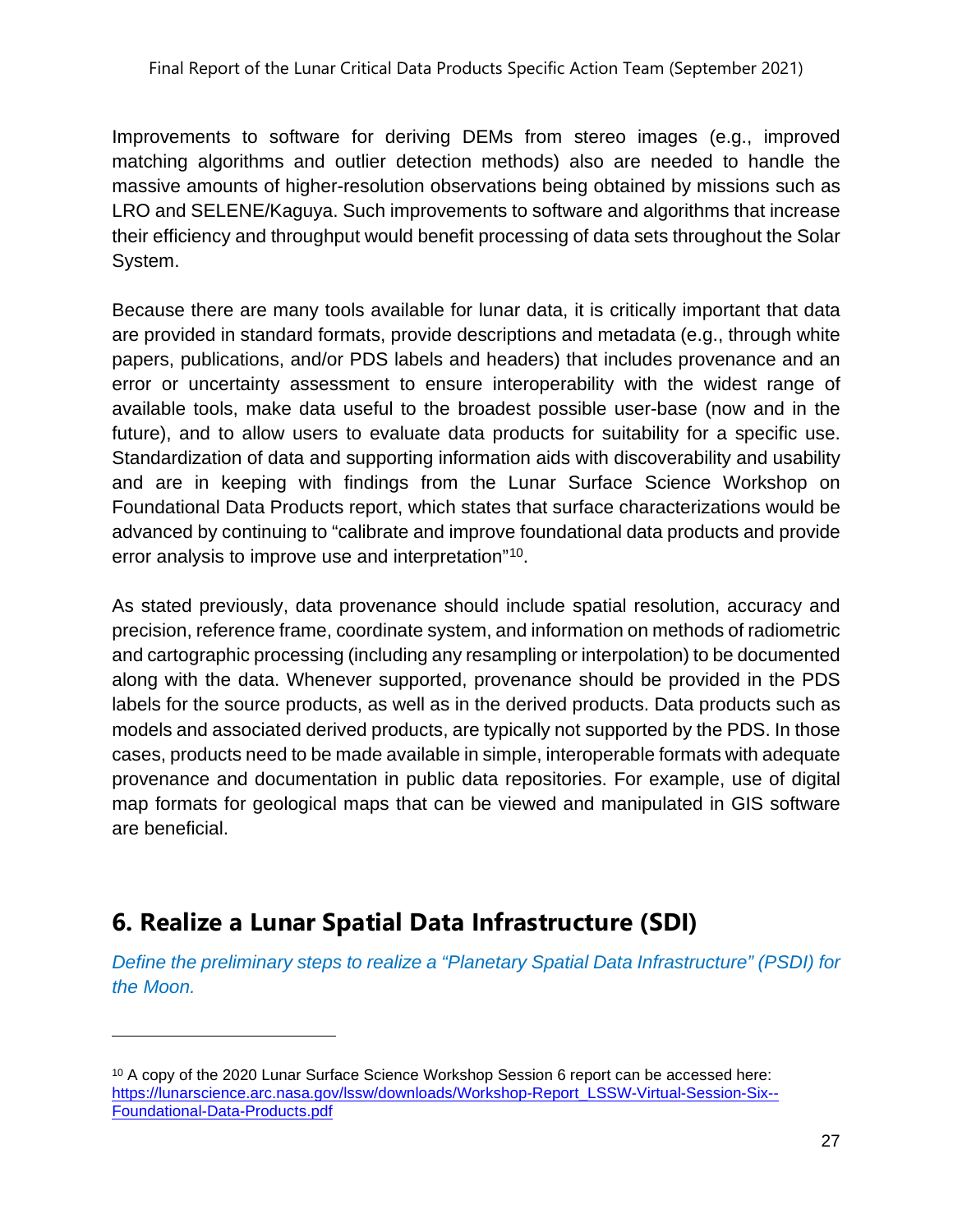In general, a PSDI comprises several themes: data, standards, policies, and the user community (e.g., Hare et al., 2021). A PSDI for the Moon, or lunar SDI, would incorporate the topics addressed in the LCDP SAT tasks above (e.g., coordinate systems and frames, current and future data needs, and tools) through a framework (or infrastructure) that makes data and tools discoverable, accessible, usable, and enduring. A lunar SDI would encompass a set of "best-practices" and data standards that facilitate interoperability. The activities of this SAT, our findings, and the broader goals for lunar data are highly relevant to NASA's interests in developing an integrated planetary data ecosystem (e.g., Planetary Data Ecosystem Independent Review Board, 2021<sup>[11](#page-28-0)</sup>).

### Findings:

- [26] Establishing a lunar SDI Working Group (WG) should be a high priority and would be highly beneficial in the upcoming era of exploration. The WG membership should include mission planners, engineers, scientists, and data providers. The WG should coordinate and communicate with NASA missions and other internal activities, the user community, international partners (e.g., missions, working groups, organizations like the IAU), the AGs, and the public.
- [27] Development of a lunar SDI that includes infrastructure and a WG would benefit from a strategic investment of resources, support, and funding.
- [28] As part of a lunar SDI, a common lunar data catalog or registry would be highly beneficial for the identification of existing "analysis ready data," facilitating development of new products, and promoting the use of consistent standards.
- [29] In the near-term, a WG could support the Artemis missions by focusing on infrastructural and best-practices data goals to support landing site selection and *in-situ* operations, as well as define needs for future data and products, flight and sample materials, and tools.
- [30] A WG would be highly appropriate to guide and perform the initial steps needed to realize a lunar Spatial Data Infrastructure (SDI).

### Rationale:

A PSDI for the lunar community would incorporate and carry forward many aspects of the findings from this report. A PSDI provides common policies and a framework for the standardization of data formats and supporting metadata. The user community is an inherent part of a PSDI, and a PSDI helps to ensure that data remains accessible and usable for a wide variety of needs. A lunar SDI WG could be responsible for ongoing

<span id="page-28-0"></span><sup>&</sup>lt;sup>11</sup> An online copy of the 2021 Planetary Data Ecosystem Independent Review Board report can be accessed here: [https://science.nasa.gov/files/science-pink/s3fs](https://science.nasa.gov/files/science-pink/s3fs-public/atoms/files/PDE%20IRB%20Final%20Report.pdf)[public/atoms/files/PDE%20IRB%20Final%20Report.pdf](https://science.nasa.gov/files/science-pink/s3fs-public/atoms/files/PDE%20IRB%20Final%20Report.pdf)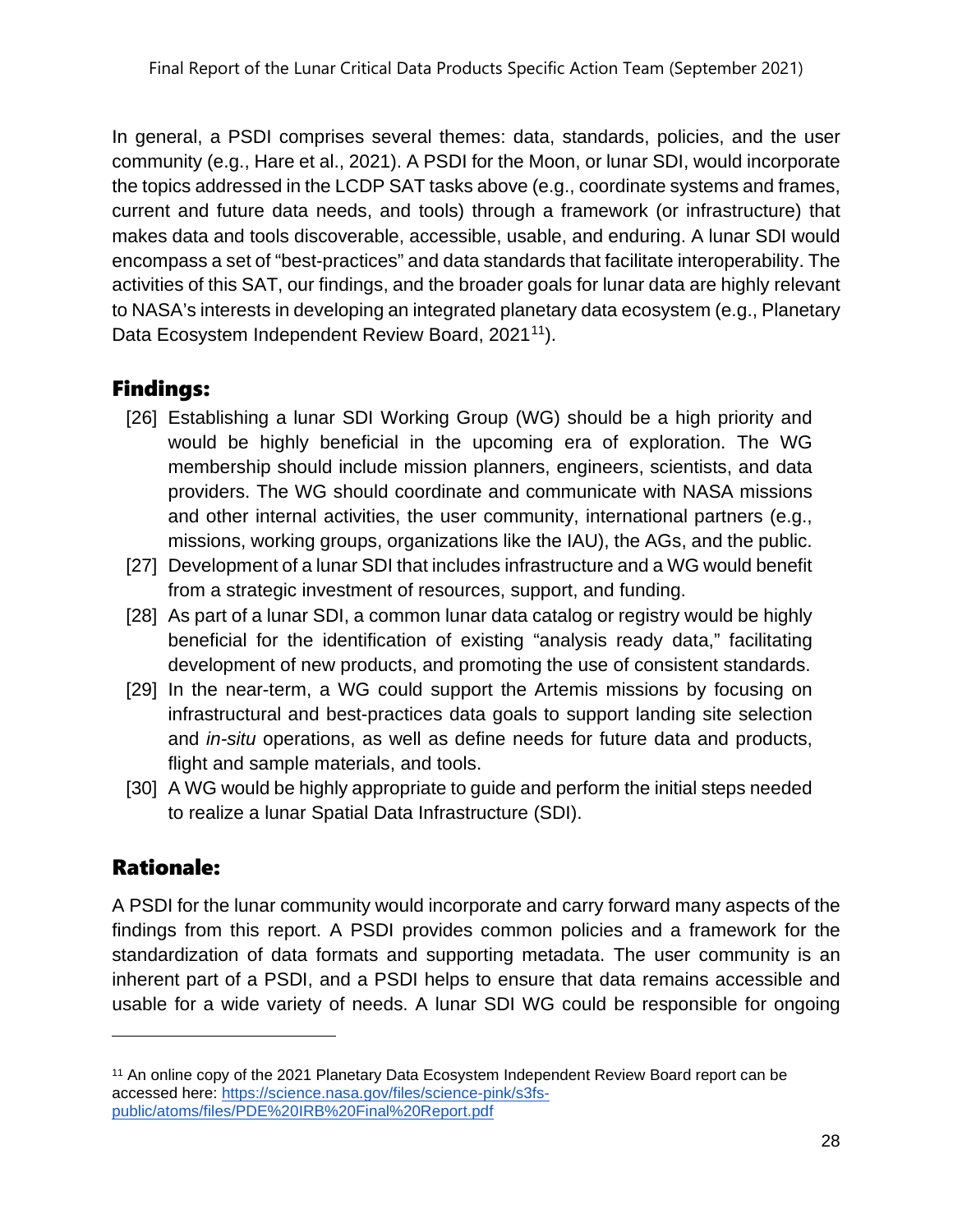communications within the user community, providing guidance in developing the framework for data goals, as well as defining the needs for future data and tools and identifying and promoting a set of best practices for a broad community of mission planners, engineers, scientists, data providers, and the public (e.g., educators and media). Thus, establishing a lunar SDI WG comprising a diverse group of experts is a high priority. The WG should coordinate and communicate with NASA missions and internal activities, the user community, international partners and missions, other working groups, the AGs, and international organizations like the IAU to facilitate awareness, interoperability, and compatibility.

Development and consistent use of a lunar SDI's framework would support coordination, accessibility, interoperability, and completion of tasks, transcending individual missions or tasks. A lunar SDI would benefit from a strategic investment of resources and funding that likewise can enable persons or a WG to evaluate and communicate ongoing data needs as a wealth of new lunar data is acquired that transcends a particular mission. High-level support, beginning as soon as possible, of the initial steps toward a lunar SDI would help foster a knowledgeable community that could then provide guidance to all users of lunar data and aid them in processing data and publishing their results in standardized formats and with appropriate metadata.

For the Artemis sites (and beyond), a lunar SDI and WG could facilitate the coordinated development of specialized tools and shared methods, as well as initiate and maintain a publicly available common lunar catalog or data registry that supports the identification of existing "analysis ready data" and promotes the use of standards such that accuracy, precision, fit-for-use, and level of control (e.g., controlled, semi-controlled, and uncontrolled) are clearly and consistently defined (e.g., Laura and Beyer, 2021; Lunar Surface Science Workshop (Session 6) on Foundational Data Products, 2020<sup>[12](#page-29-0)</sup>). One possible additional function of a lunar SDI WG could be to facilitate updates to lunar nomenclature by coordinating with the IAU Task Group for Lunar Nomenclature.

<span id="page-29-0"></span> $12$  A copy of the 2020 Lunar Surface Science Workshop Session 6 report can be accessed here: [https://lunarscience.arc.nasa.gov/lssw/downloads/Workshop-Report\\_LSSW-Virtual-Session-Six--](https://lunarscience.arc.nasa.gov/lssw/downloads/Workshop-Report_LSSW-Virtual-Session-Six--Foundational-Data-Products.pdf) [Foundational-Data-Products.pdf](https://lunarscience.arc.nasa.gov/lssw/downloads/Workshop-Report_LSSW-Virtual-Session-Six--Foundational-Data-Products.pdf)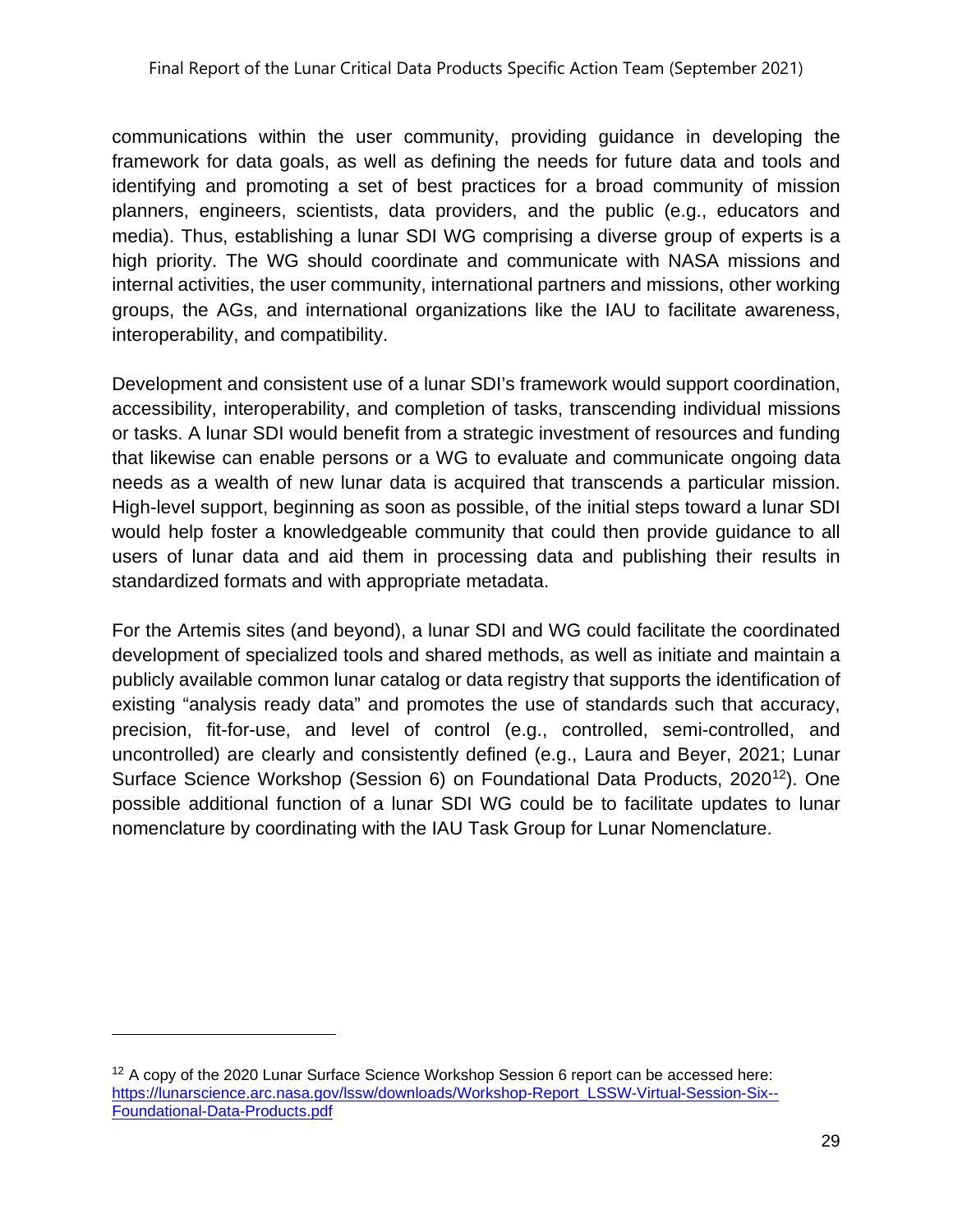## <span id="page-30-0"></span>**List of Acronyms**

AG: Analysis Group ASP: Ames Stereo Pipeline CAPTEM: Curation and Analysis Planning Team for Extraterrestrial Materials (a NASA AG, now the Extraterrestrial Materials Analysis Group, ExMAG) CCD: Charge Coupled Device Stereo Camera (on board Chang'E 2, China) CLPS: Commercial Lunar Payload Services DEM: Digital Elevation Model DFSAR: Dual-frequency Synthetic Aperture Radar (on board Chandrayaan-2, India) ESDMD: Exploration Systems Development Mission Directorate (NASA) EVA: Extravehicular Activities GDAL: Geospatial Data Abstraction Library GDR: Gridded Data Records GIS: Geographic Information System GRAIL: Gravity Recovery and Interior Laboratory HEOMD: Human Exploration Operations Mission Directorate IAU: International Astronomical Union ICRF: International Celestial Reference Frame ISIS: Integrated Software for Imagers and Spectrometers KPLO: Korea Pathfinder Lunar Orbiter (South Korea) LEAG: Lunar Exploration Analysis Group LCDP: Lunar Critical Data Products LDWG: LRO Data Working Group LGCWG: Lunar Geodesy and Cartography Working Group LLR: Lunar Laser Ranging LOLA: Lunar Orbiter Laser Altimeter LRO: Lunar Reconnaissance Orbiter (NASA) LROC: Lunar Reconnaissance Orbiter Camera M3: Moon Mineralogy Mapper (on board Chandrayaan-1, India) MAPSIT: Mapping and Planetary Spatial Infrastructure Team ME: Mean Earth/Polar Axis MER: Mean-Earth/ Mean-Rotation system MI: Multiband Imager (on board SELENE/Kaguya, Japan) Mini-RF: Miniature Radio Frequency (on board LRO) NAC: Narrow Angle Camera (part of LROC on board LRO) OHRC: Orbiter High-Resolution Camera (on board Chandrayaan-2, India) PDS: Planetary Data System PRIME-1: Polar Resources Ice Mining Experiment-1 (NASA, Intuitive Machines CLPS)

PSD: Planetary Science Division (within SMD)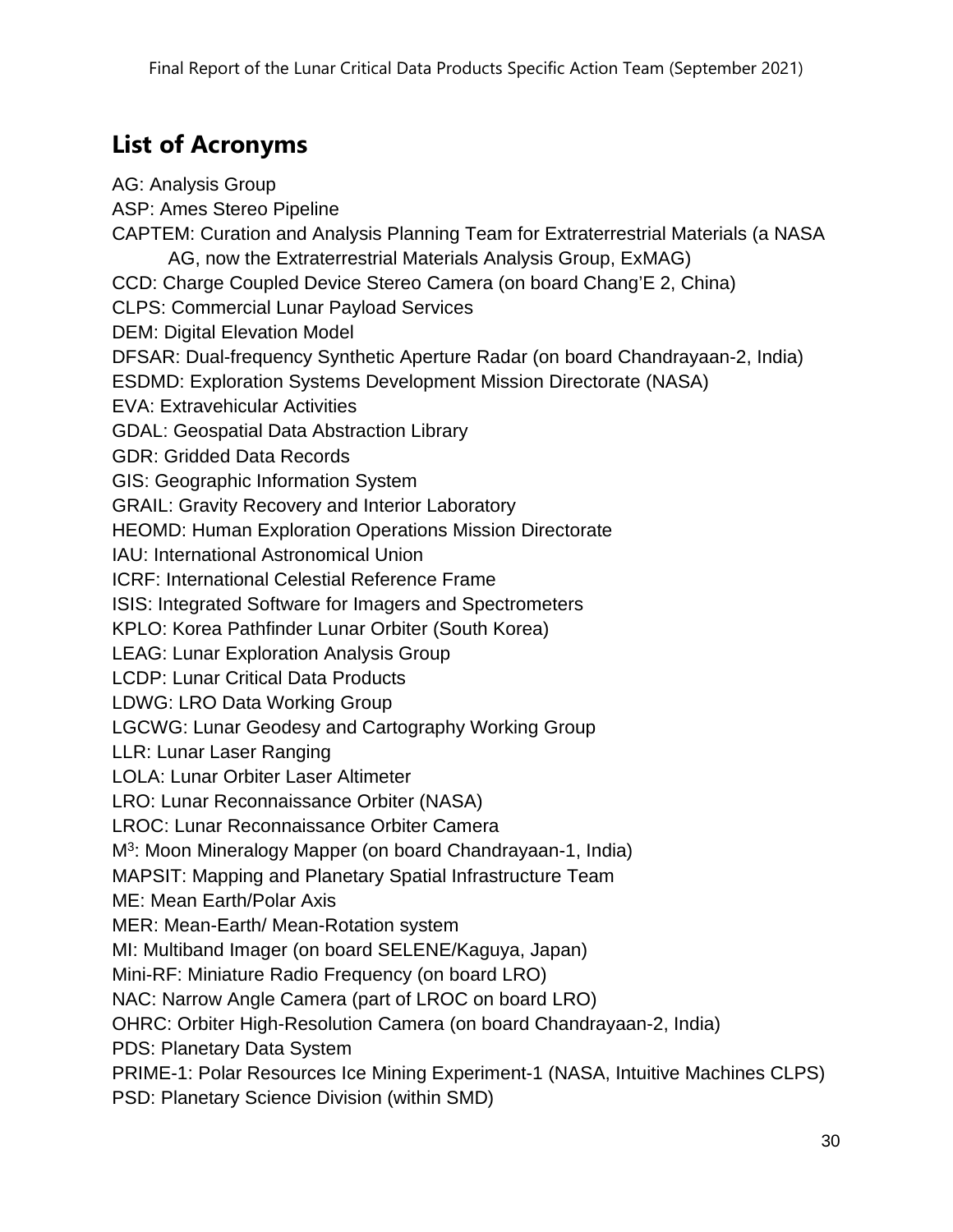PSDI: Planetary Spatial Data Infrastructure PSR: Permanently Shadowed Region RMS: Root-mean-square SAT: Specific Action Team SLDEM: SELENE-LOLA Digital Elevation Model SDI: Spatial Data Infrastructure SDT: Science Definition Team SELENE: SElenological and Engineering Explorer (Japan) SfS: Shape-from-Shading SMD: Science Mission Directorate SOMD: Space Operations Mission Directorate (NASA) SP: Spectral Profiler (on board SELENE/Kaguya, Japan) TC: Terrain Camera (on board SELENE/Kaguya, Japan) TMC-2: Terrain Mapping Camera (on board Chandrayaan-2, India) USGS: United Stated Geological Survey VIPER: Volatiles Investigating Polar Exploration Rover (NASA) VLBI: Very Long Baseline Interferometry WAC: Wide Angle Camera (part of LROC on board LRO) WG: Working Group WGCCRE: Working Group on Cartographic Coordinates and Rotational Elements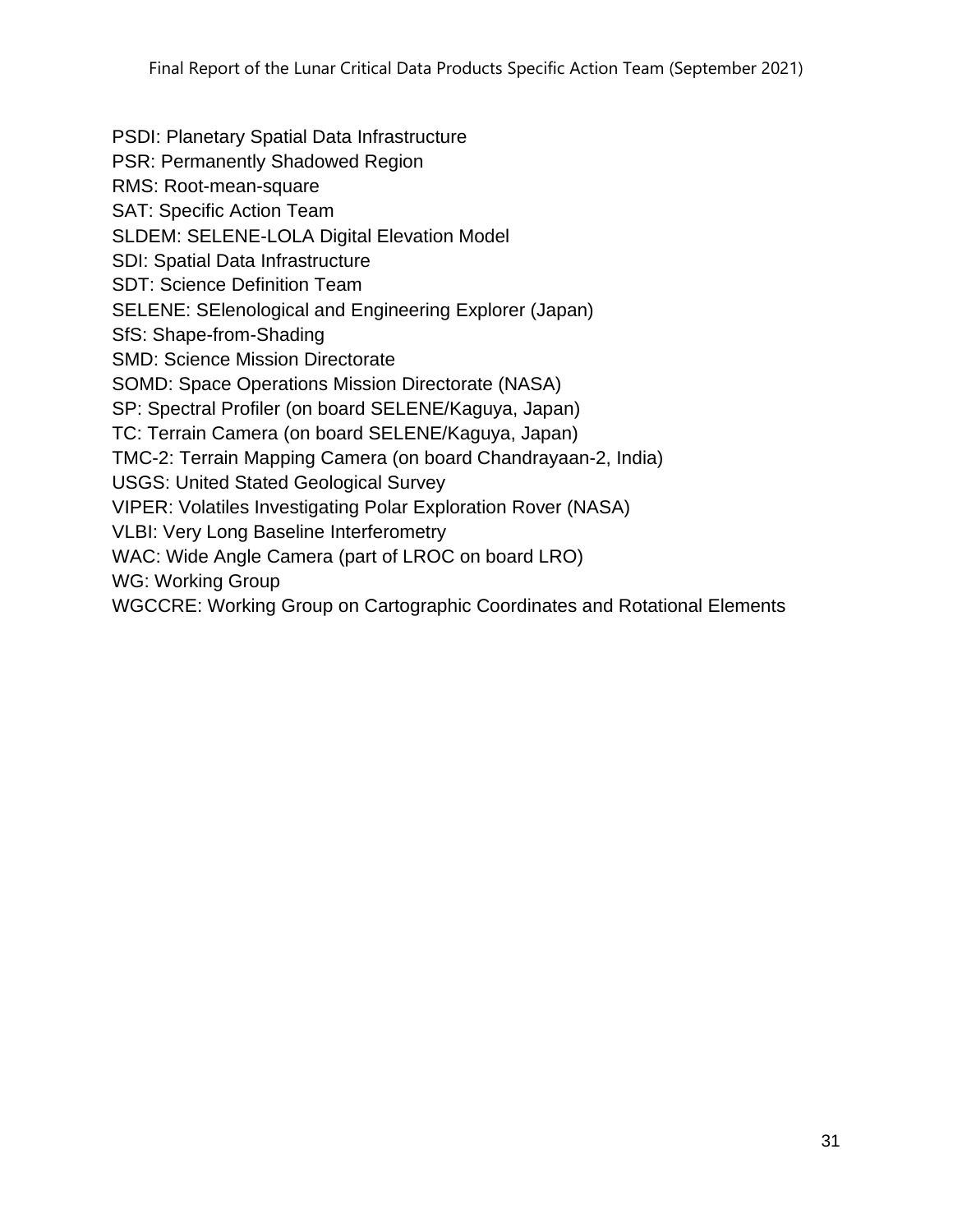### <span id="page-32-0"></span>**References**

- Alexandrov, O. and Beyer, R. A. (2018). Multiview shape-from-shading for planetary images. *Earth and Space Science*, 5, 652-666. <https://doi.org/10.1029/2018EA000390>
- Amitabh, A. G., Suresh, K., Prashar, et al. (2021). High resolution DEM generation from Chandrayaan-2 Orbiter High Resolution Camera images. Lunar and Planetary Science Conference, abstract 1396. <https://www.hou.usra.edu/meetings/lpsc2021/pdf/1396.pdf>
- Anderson, R. B. and Bell, J. F., III (2010). Geologic mapping and characterization of Gale Crater and implications for its potential as a Mars Science Laboratory landing site. *Mars Journal*, 5, 76-128.<https://doi.org/10.1555/mars.2010.0004>
- Archinal, B.A., Duxbury, T. C., Scholten, et al. (2010). Tying LRO data to the fundamental Lunar Laser Ranging reference frame. Lunar and Planetary Science Conference, abstract 2609. <http://www.lpi.usra.edu/meetings/lpsc2010/pdf/2609.pdf>
- Archinal, B. A., A'Hearn, M. F., Bowell, E., et al. (2011). Report of the IAU Working Group on Cartographic Coordinates and Rotational Elements: 2009. *Cel. Mech. & Dyn. Ast.,* 109, 101-135,<https://doi.org/10.1007/s10569-010-9320-4>
- Archinal, B. A., Acton, C. H., A'Hearn, et al. (2018). Report of the IAU Working Group on Cartographic Coordinates and Rotational Elements: 2015. *Cel. Mech. & Dyn. Ast.,* 130, 22,<https://doi.org/10.1007/s10569-017-9805-5>
- Barker, M. K., Mazarico, E., Neumann, G. A., Zuber, M. T., Haruyama, J., and Smith, D. E. (2016). A new lunar digital elevation model from the Lunar Orbiter Laser Altimeter and SELENE Terrain Camera. *Icarus*, 273, 346-355. [http://dx.doi.org/10.1016/j.icarus.2015.07.039;](http://dx.doi.org/10.1016/j.icarus.2015.07.039) see <https://pgda.gsfc.nasa.gov/products/54>
- Barker, M.K., Mazarico, E., Neumann, G. A., Smith, D. E., Zuber, M. T., and Head, J. W. (2021). Improved LOLA elevation maps for south pole landing sites: Error estimates and their impact on illumination conditions. *Planetary and Space Science*, 203, [https://doi.org/10.1016/j.pss.2020.105119.](https://doi.org/10.1016/j.pss.2020.105119)
- Bernhardt, H., and Robinson, M. S. (2021). Preliminary geomorphic map (1: 10,000) of Artemis III AoI 001 and 004 on the Shackleton-de Gerlache Ridge. Lunar and Planetary Science Conference, abstract 1264. <https://www.hou.usra.edu/meetings/lpsc2021/pdf/1264.pdf>
- Bhiravarasu, S. S., Chakraborty, T., Putrevu, D., et al. (2021). Chandrayaan-2 Dualfrequency Synthetic Aperture Radar (DFSAR): Performance characterization and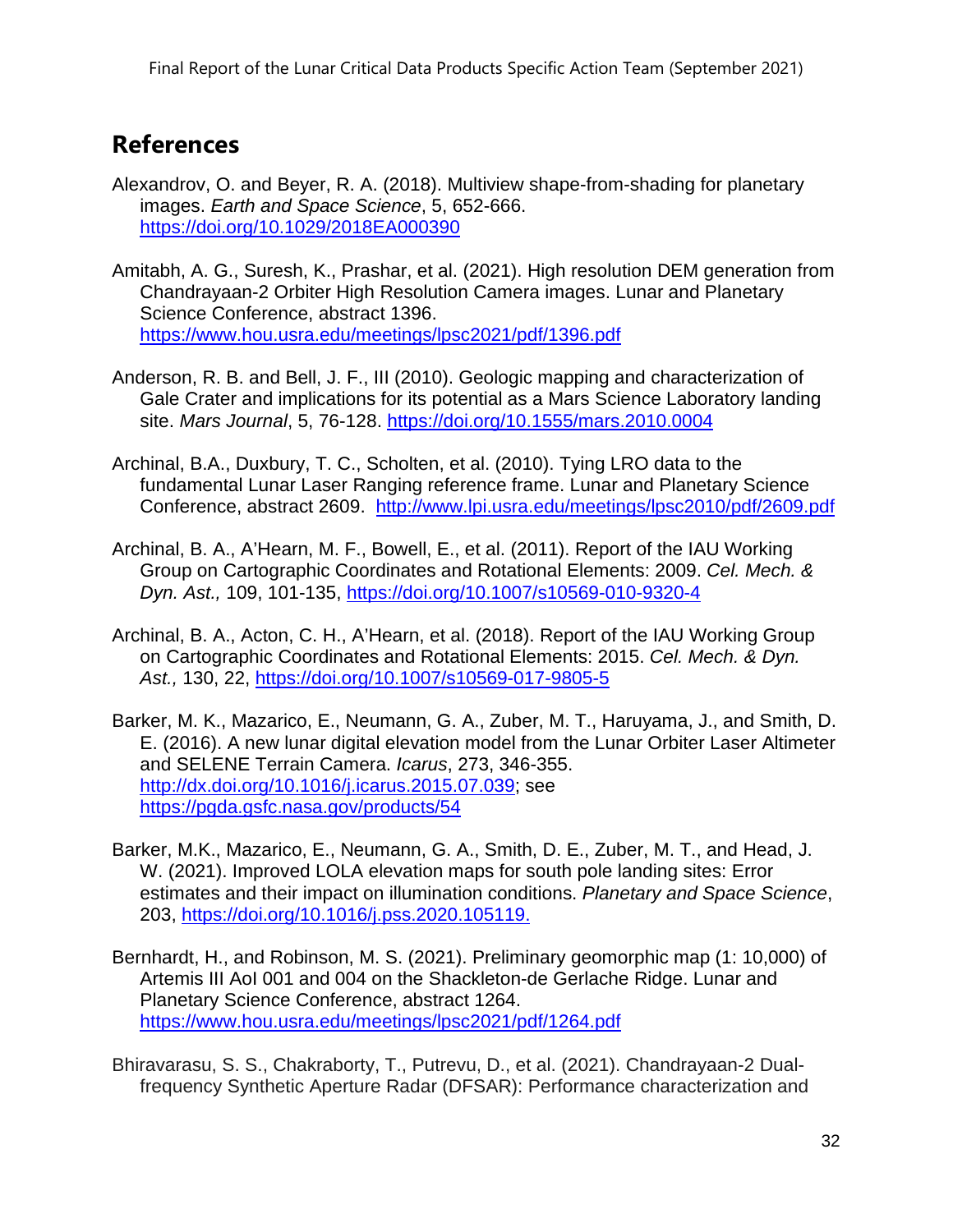Final Report of the Lunar Critical Data Products Specific Action Team (September 2021)

initial results. *The Planetary Science Journal*, *2*(4), 134. <https://iopscience.iop.org/article/10.3847/PSJ/abfdbf>

- Blalock, J. J., Mayer, D. P., Lemelin, M., Sun, L., Lucey, P. G., Gaddis, L. R., and Hare, T. M. (2020). Lunar south pole mineral map products from Kaguya Multiband Imager. Abstract presented at the Lunar Surface Science Workshop. LPI Contribs., 2241, 5112. <https://www.hou.usra.edu/meetings/lunarsurface2020/pdf/5112.pdf>
- Cahill, J. T., Thomson, B. J., Patterson, et al. (2014). The Miniature Radio Rrequency instrument's (Mini-RF) global observations of Earth's Moon. *Icarus*, 243, 173-190. <https://doi.org/10.1016/j.icarus.2014.07.018>
- Charlot, P., Jacobs, C. S., Gordon, D., et al. (2020). The third realization of the International Celestial Reference Frame by very long baseline interferometry. *Astronomy and Astrophysics,* 644, A159. [https://www.aanda.org/articles/aa/full\\_html/2020/12/aa38368-20/aa38368-20.html](https://www.aanda.org/articles/aa/full_html/2020/12/aa38368-20/aa38368-20.html)
- Chowdhury, A. R., Patel, V. D., Joshi, et al. (2020a). Terrain Mapping Camera-2 onboard Chandrayaan-2 Orbiter. *Current Science*, *118*(4), 566.
- Chowdhury, A.R., Banerjee, A., Joshi, et al. (2020b) Imaging Infrared Spectrometer onboard Chandrayaan-2 Orbiter. *Current Science*, 118(3), 368-375.
- Davies, M. E., Abalakin, V. K., Bursa, M., Hunt, G. E., Lieske, J. H., Morando, B., Rapp, R. H., Seidelmann, P. K., Sinclair, A. T., and Tjuflin, Y. S. (1989). Report of the IAU/IAG/COSPAR Working Group on Cartographic Coordinates and Rotational Elements of the Planets and Satellites: 1988. *Cel. Mech. and Dyn. Ast.,* 46, 187-204. <https://doi.org/10.1007/BF00053048>
- Davies, M. E., and T. R. Colvin (2000). Lunar coordinates in the regions of the Apollo landers. *J. Geophys. Res. Planets*, 105, no. E8, pp. 20277-20280. <https://doi.org/10.1029/1999JE001165>
- Folkner, W. M., Williams, J. G., and Boggs, D. H. (2008). The planetary and lunar ephemeris DE 421. JPL Memorandum IOM 343R-08-003, 31 March (2008).
- Folkner, W. M., Williams, J. G., and Boggs, D. H. (2009). The planetar[y and lunar](https://ipnpr.jpl.nasa.gov/progress_report/42-178/178C.pdf)  ephemeris DE 421. IPN Progress Report 42-178, August 15 (2009). [https://ipnpr.jpl.nasa.gov/progress\\_report/42-178/178C.pdf](https://ipnpr.jpl.nasa.gov/progress_report/42-178/178C.pdf)
- Gläser, P., Scholten, F., De Rosa, D., Figuera, R. M., Oberst, J., Mazarico, E., Neumann, G. A., and Robinson, M. S. (2014). Illumination conditions at the lunar south pole using high resolution Digital Terrain Models from LOLA. *Icarus*, 243, 78- 90.<https://doi.org/10.1016/j.icarus.2014.08.013>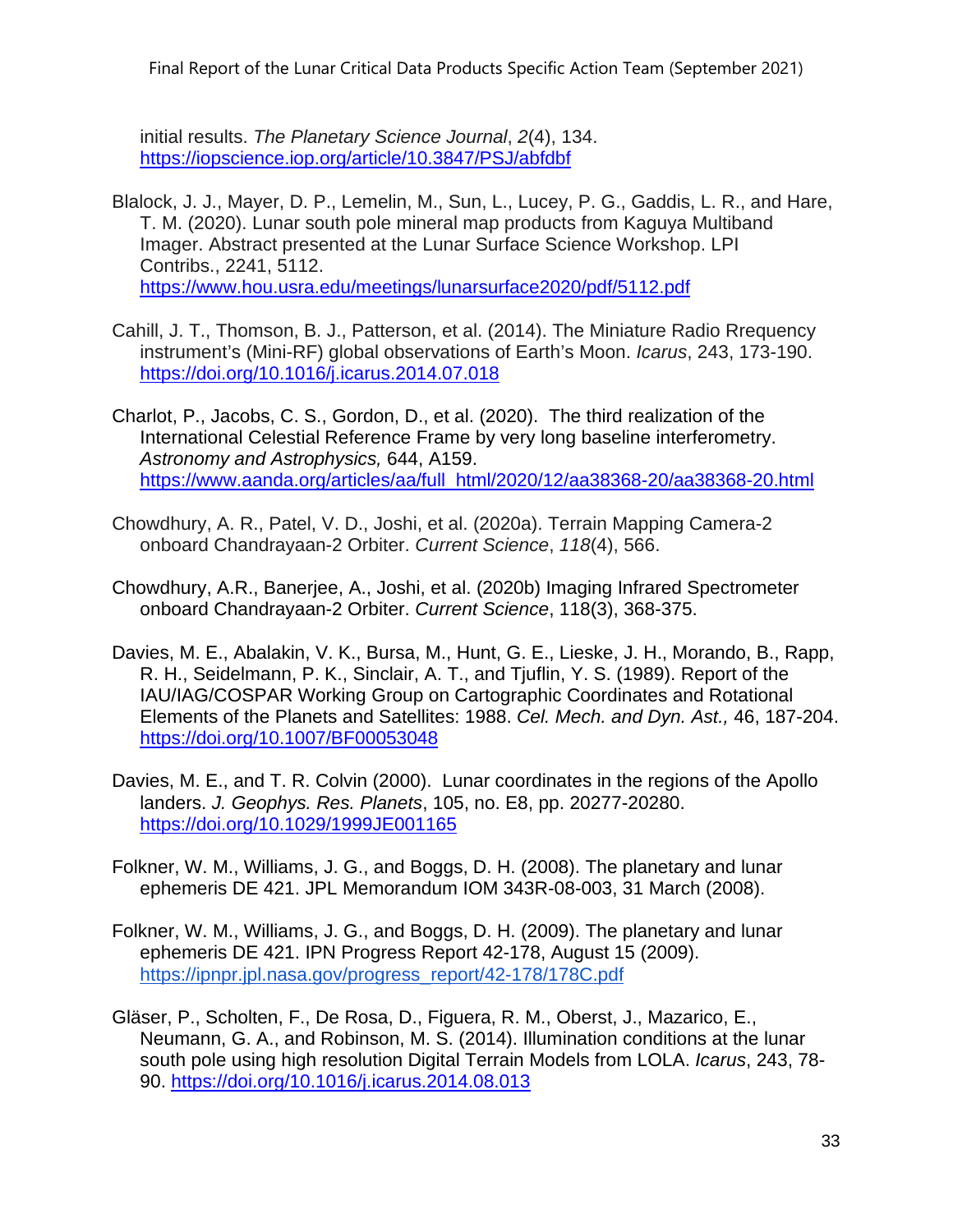- Grolier, Maurice J. (1970). Geologic map of the Apollo landing site 2 (Apollo 11): Part of Sabine D region, Southwestern Mare Tranquillitatis, USGS I-619, 1:25,000 scale.
- Goossens, S., Sabaka, T. J., Wieczorek, M. A., Neumann, G. A., Mazarico, E., Lemoine, F. G., Nicholas, J. B., Smith, D. E., and Zuber, M. T. (2020). High resolution gravity field models, from GRAIL data and implications for models of the density structure of the Moon's crust. *J. Geophys. Res. Planets*, 125(2):e2019JE006086.<https://doi.org/10.1029/2019JE006086>
- Gruener, J. E. and Joosten, B. K. (2009) NASA Constellation Program Office regional of interest on the Moon: A representative basis for scientific exploration, resource potential, and mission operations. Lunar Reconnaissance Orbiter Science Targeting Meeting, LPI Contrib. 1483, abstract 6036. <https://www.lpi.usra.edu/meetings/lro2009/pdf/6036.pdf>
- Hare, T. M., Thomson, B. J., Gaddis, L. R., Stopar, J., Archinal, B. A., Laura, J. R., and the MAPSIT Steering Committee (2021). Building a lunar Spatial Data Infrastructure (SDI). 5th Planetary Data Workshop & Planetary Science Informatics & Analytics, LPI Contrib. 2549, abstract 7054. [https://www.hou.usra.edu/meetings/planetdata2021/pdf/7054.pdf.](https://www.hou.usra.edu/meetings/planetdata2021/pdf/7054.pdf)
- Haruyama, J., Matsunaga, T., Ohtake, M., Morota, T., Honda, C., Yokota, Y., Torii, M., Ogawa, Y. and the LISM Working Group (2008). Global lunar-surface mapping experiment using the Lunar Imager/Spectrometer on SELENE. *Earth Planets Space*, 60, 243-255.<https://doi.org/10.1186/BF03352788>
- Henriksen, M. R., Manheim, M.R., Burns, K. N., et al. (2017). Extracting accurate and precise topography from LROC Narrow Angle Camera stereo observations. *Icarus*, 283, 122-137. <https://doi.org/10.1016/j.icarus.2016.05.012>
- Kovalevsky, J. and Mueller, I. I. (1981). Comments on conventional terrestrial and quasi-inertial reference systems. in E. M. Gaposchkin and B. Kolaczek, eds., *Reference Coordinate Systems for Earth Dynamics*, D. Reidel Publishing Co., Dordrecht, Holland, pp. 375-384.
- Kirk, R. L., Becker, T. L., Shinaman, J., Edmundson, K. L., Cook, D., and Bussey, D. B. J. (2013). A radargrammetric control network and controlled Mini-RF mosaics of the Moon's north pole. Lunar and Planetary Science Conference, abstract 2920. <https://www.lpi.usra.edu/meetings/lpsc2013/pdf/2920.pdf>
- Laura, J. R., Mapel, J. and Hare, T. (2020). Planetary sensor models interoperability using the community sensor model specification," *Earth and Space Science*, March 1. <https://doi.org/10.1029/2019EA000713>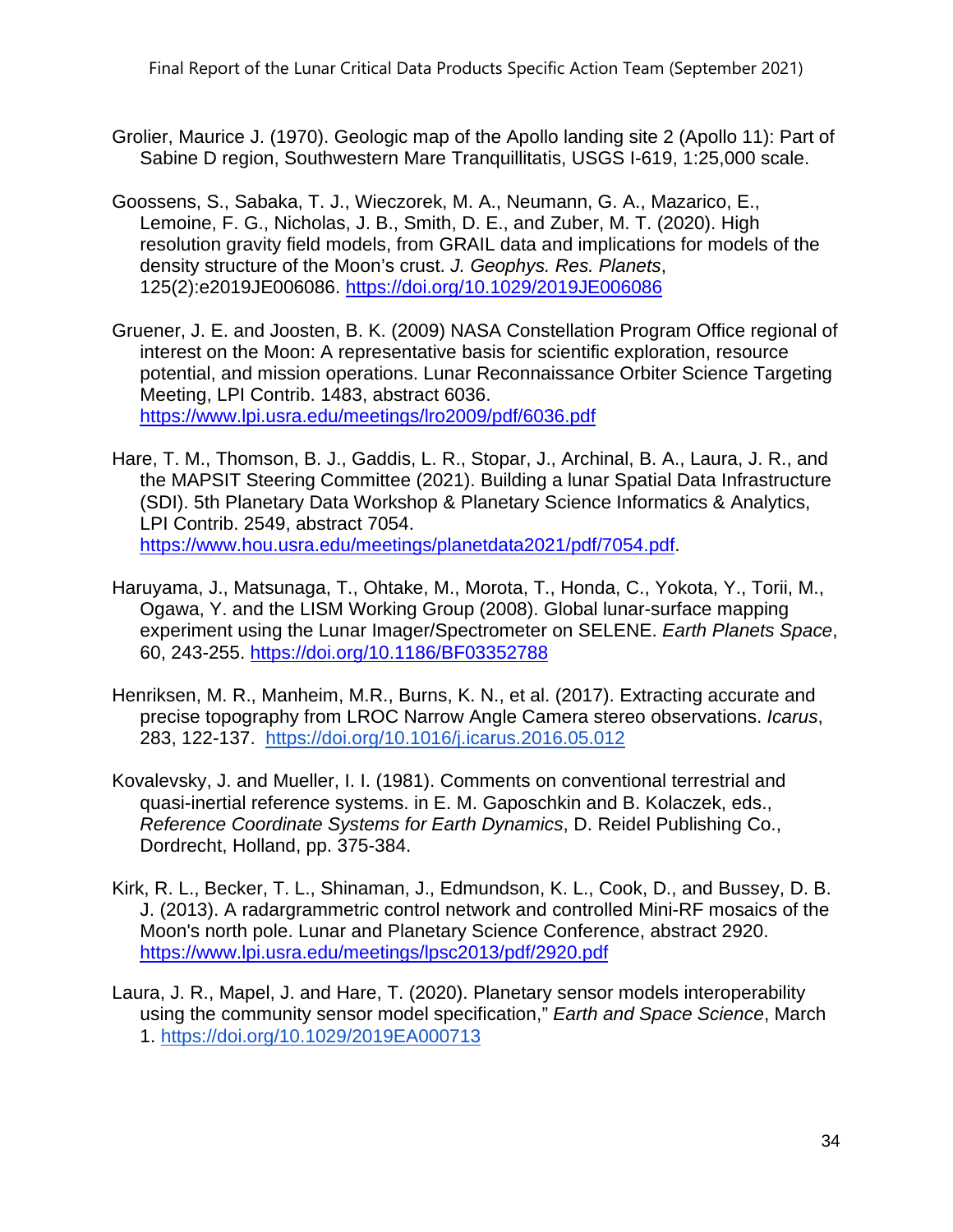- Laura, J. R. and Beyer, R. A. (2021). Knowledge inventory of foundational data products in planetary science. *Planetary Science Journal*, 2, 18. <https://doi.org/10.3847/PSJ/abcb94>
- Laura, J.R., Bland, M. T., Fergason, R. L., Hare, T. M., and Archinal, B. A. (2018). Framework for the development of Planetary Spatial Data Infrastructures: A Europa case study. *Earth and Space Science*, 5(9), 486-502, <https://doi.org/10.1029/2018EA000411>
- Lemelin, M., Lucey, P. G., Jha, K., and Trang, D. (2017). Mineralogy and iron content of the lunar polar regions using the Kaguya Spectral Profiler and the Lunar Orbiter Laser Altimeter. Lunar and Planetary Science Conference, abstract 2479. <https://www.hou.usra.edu/meetings/lpsc2017/pdf/2479.pdf>
- Lemelin, M., Lucey, P. G. and Camon, A. (2021). Foundational data products for the exploration of the lunar polar regions: Iron, OMAT and mineralogy using the Kaguya Spectral Profiler and the Lunar Orbiter Laser Altimeter. Lunar and Planetary Science Conference, abstract 1038. <https://www.hou.usra.edu/meetings/lpsc2021/pdf/1038.pdf>
- Lunar Reconnaissance Orbiter Data Working Group and Lunar Geodesy and Cartography Working Group (2008). A standardized lunar coordinate system for the Lunar Reconnaissance Orbiter and lunar datasets, Version 5, October 2008. <http://lunar.gsfc.nasa.gov/library/LunCoordWhitePaper-10-08.pdf>
- Mazarico, E., Neumann, G. A., Smith, D. E., Zuber, M. T., and Torrence, M. H. (2011). Illumination conditions of the lunar polar regions using LOLA topography. *Icarus*, 211, 1066-1081.<https://doi.org/10.1016/j.icarus.2010.10.030>
- McGovern, J. A., Bussey, D. B., Greenhagen, B. T., Paige, D. A., Cahill, J. T., and Spudis, P. D. (2013). Mapping and characterization of non-polar permanent shadows on the lunar surface. *Icarus*, 223, 566-581. <https://doi.org/10.1016/j.icarus.2012.10.018>
- Moriarty, D.P., Dygert, N., Valencia, S.N., Watkins, R. N., and Petro, N. E. (2021). The search for lunar mantle rocks exposed on the surface of the Moon. *Nat. Commun.,* 12, 4659.<https://doi.org/10.1038/s41467-021-24626-3>
- Mueller, J., Murphy, T. W., Schreiber, U. et al. (2019). Lunar Laser Ranging: A tool for general relativity, lunar geophysics and Earth science. *J. Geodesy*, 93, 2195-2210. <https://doi.org/10.1007/s00190-019-01296-0>
- National Aeronautics and Space Administration (2020a). *Artemis III Science Definition Team report.* NASA/SP-20205009602. [https://www.nasa.gov/sites/default/files/atoms/files/artemis-iii-science-definition](https://www.nasa.gov/sites/default/files/atoms/files/artemis-iii-science-definition-report-12042020c.pdf)[report-12042020c.pdf](https://www.nasa.gov/sites/default/files/atoms/files/artemis-iii-science-definition-report-12042020c.pdf)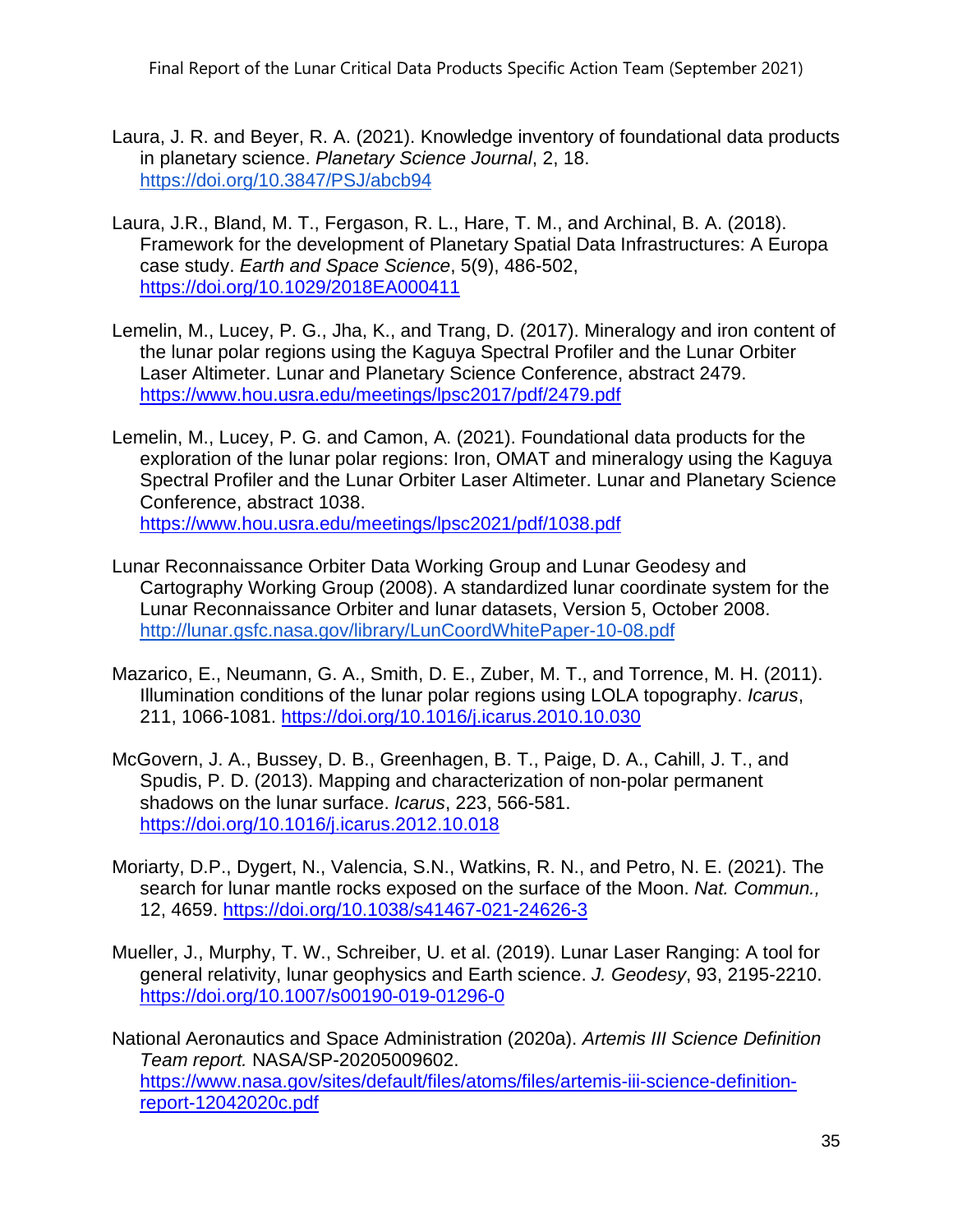- NASA Advisory Council (2008). *Workshop on Science Associated with the Lunar Exploration Architecture, Final Report and Recommendations*. Technical Report NP-2008-08-542-HQ.
- Ohtake, M., Haruyama, J., Matsunaga, T., Yokota, Y., Morota, T., Honda, C., and the LISM Team (2008). Performance and scientific objectives of the SELENE (KAGUYA) Multiband Imager. *Earth, Planets, and Space,* 60, 257–264. <https://doi.org/10.1186/BF03352789>
- Pöhler, C. M., van der Bogert, C. H., Hiesinger, H., Ivanov, M., and Head, J. W. (2021). The lunar south pole: A geological map of the South Pole-Aitken Basin region. Lunar and Planetary Science Conference, abstract 1915. <https://www.hou.usra.edu/meetings/lpsc2021/pdf/1915.pdf>
- Park, R. S., Folkner, W. M., Williams, J. G., and Boggs, D. H. (2021[\). The JPL Planetary](https://doi.org/10.3847/1538-3881/abd414)  and Lunar Ephemerides DE440 and DE441. *Astron. J.,* 161, 105. <https://doi.org/10.3847/1538-3881/abd414>
- Robinson, M.S., Brylow, S.M., Tschimmel, M., et al. (2010). Lunar Reconnaissance Orbiter Camera (LROC) Instrument Overview. *Space Sci. Rev.,* 150, 81–124. <https://doi.org/10.1007/s11214-010-9634-2>
- Sato, H., Denevi, B. W., Hapke, B., Robinson, M. S., and Otake, H. (2018). North polar color mosaic of the Moon acquired by LROC WAC. Lunar and Planetary Science Conference, abstract 1511. <https://www.hou.usra.edu/meetings/lpsc2018/pdf/1511.pdf>
- Scharringhausen, M., and Witte, L. (2020). An Efficient and Lightweight Illumination Model for Planetary Bodies Including Direct and Diffuse Radiation. *Journal of Imaging,* 6(9), 84.<https://doi.org/10.3390/jimaging6090084>
- Slade, M. A., Preston, R. A., Harris, A. W., Skjerve, L. J., and Spitzmesser, D. J. (1977). ALSEP-quasar differential VLBI. *The Moon*, 17, 133-147. <http://articles.adsabs.harvard.edu/pdf/1977Moon...17..133S>
- Smith, D. E., Zuber, M. T., Neumann, G. A., et al. (2010). Initial observations from the Lunar Orbiter Laser Altimeter (LOLA). *Geophysical Research Letters,* 37, <https://doi.org/10.1029/2010GL043751>
- Smith, D. E, Zuber, M. T., Neumann, G. A., et al. (2017). Summary of the results from the Lunar Orbiter Laser Altimeter after seven years in lunar orbit. *Icarus*, 283, 70–91. <https://doi.org/10.1016/j.icarus.2016.06.006>